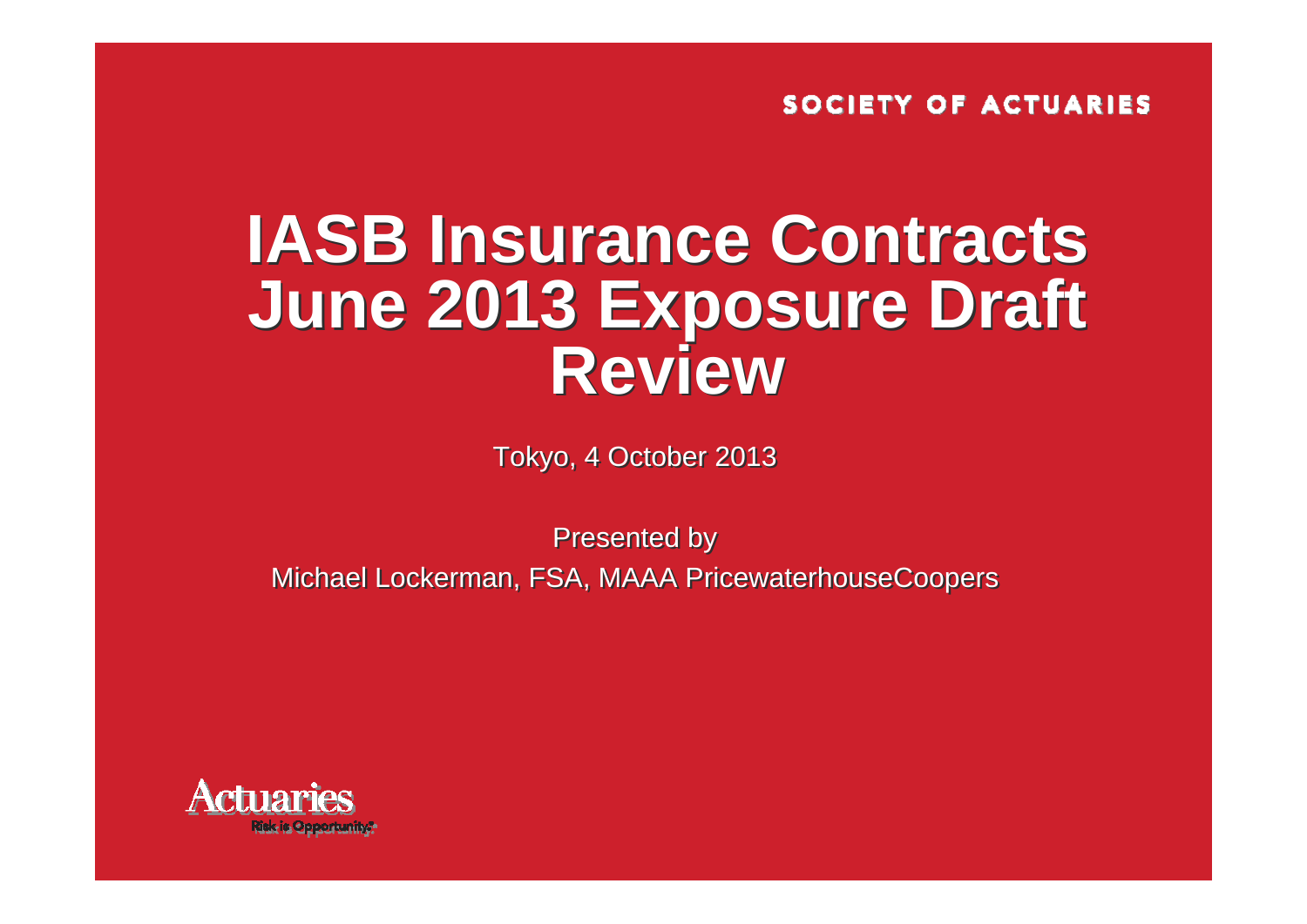## **Agenda**

- **Overview of the BBA and PAA models**
- **Summary of discount rates within the BBA model**
- $\mathcal{L}^{\mathcal{A}}$  Questions in the ED – what the IASB wants to know
- **Presentation**
- **Disclosures**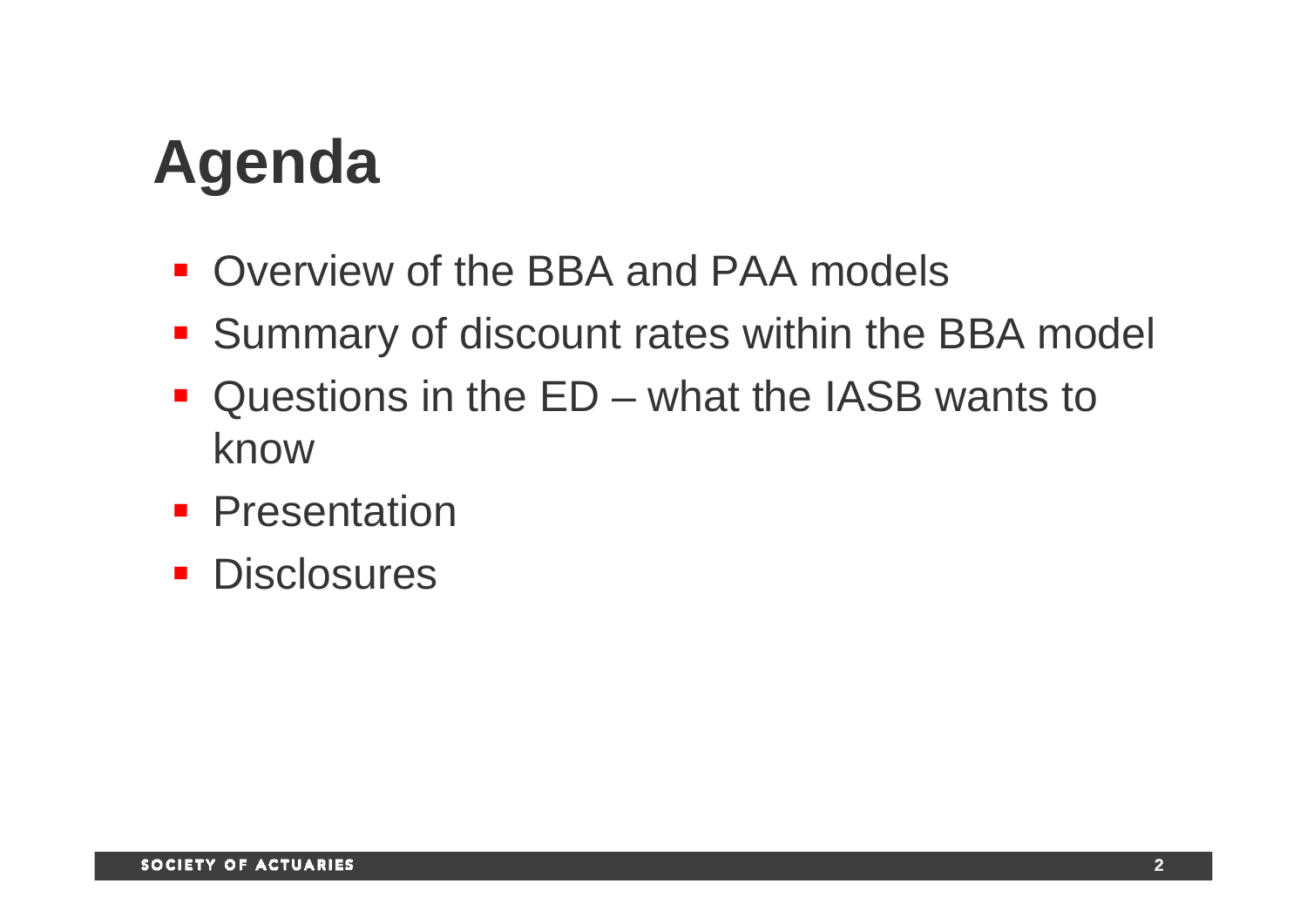# **Overview of the models Overview of the models**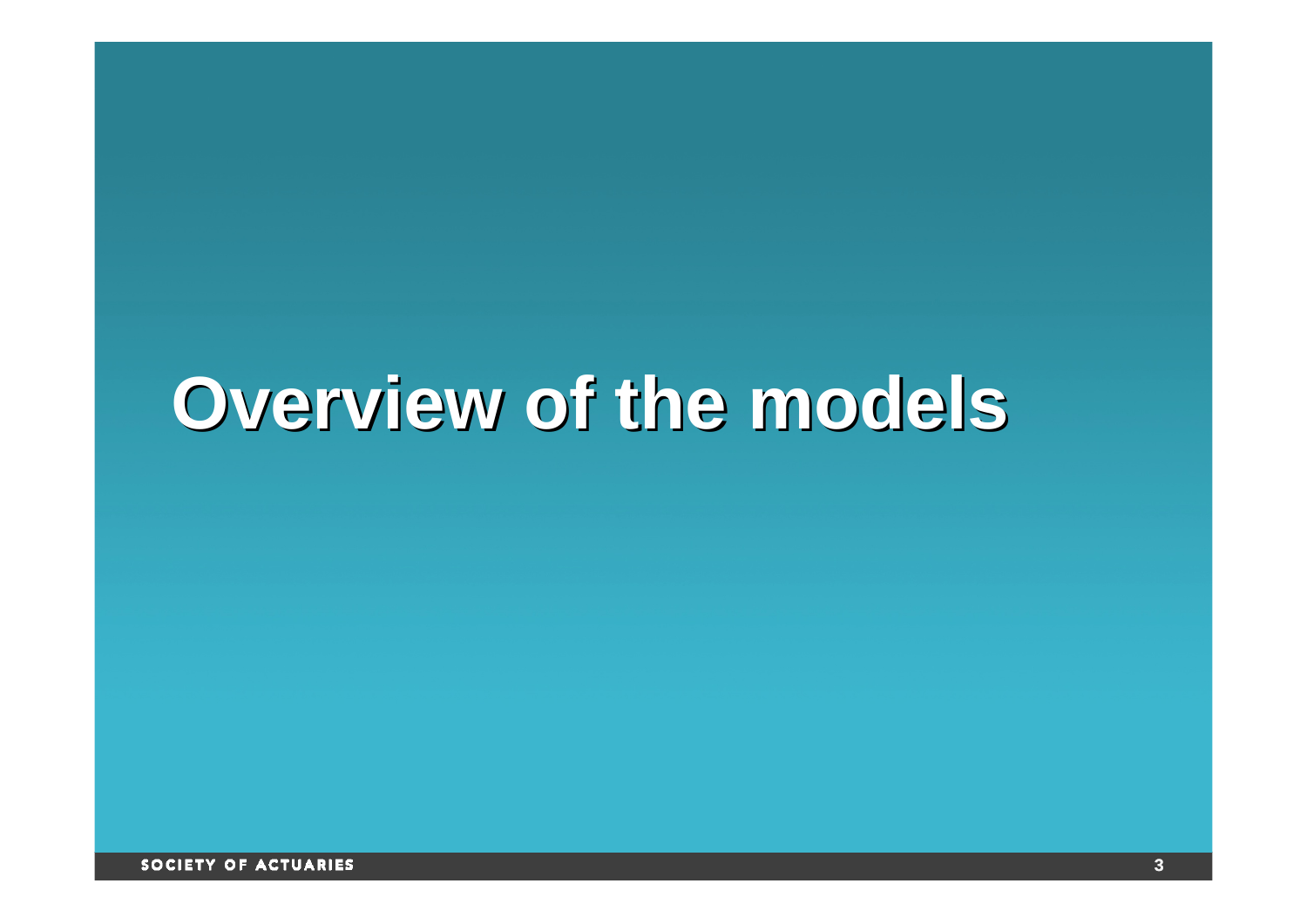### **Measurement Model Background**

### Measurement model principles

- Measurement model based on the following principle:
	- Insurance contracts create a bundle of cash flows that work together to create a package of cash inflows and outflows
- Measurement model proposed for all types of insurance (and reinsurance) contracts
	- Model is a current assessment of insurer's rights and obligations under contract
	- Model has three building blocks
- A modified approach for short-duration contracts

#### Difference between IASB and FASB Guidance

- **IASB: The Premium Allocation Approach is permitted as a simplification to the Building Blocks** Approach. The 2013 IASB ED is revised to permit entities to apply the approach if it would produce measurements that are a reasonable approximation to those that would be produced when applying the requirements of the main approach, or the coverage period is within one year or less;
- FASB: The premium allocation approach is a **separate model** and should be applied for all contracts meeting specified criteria, same as the 2012 FASB ED.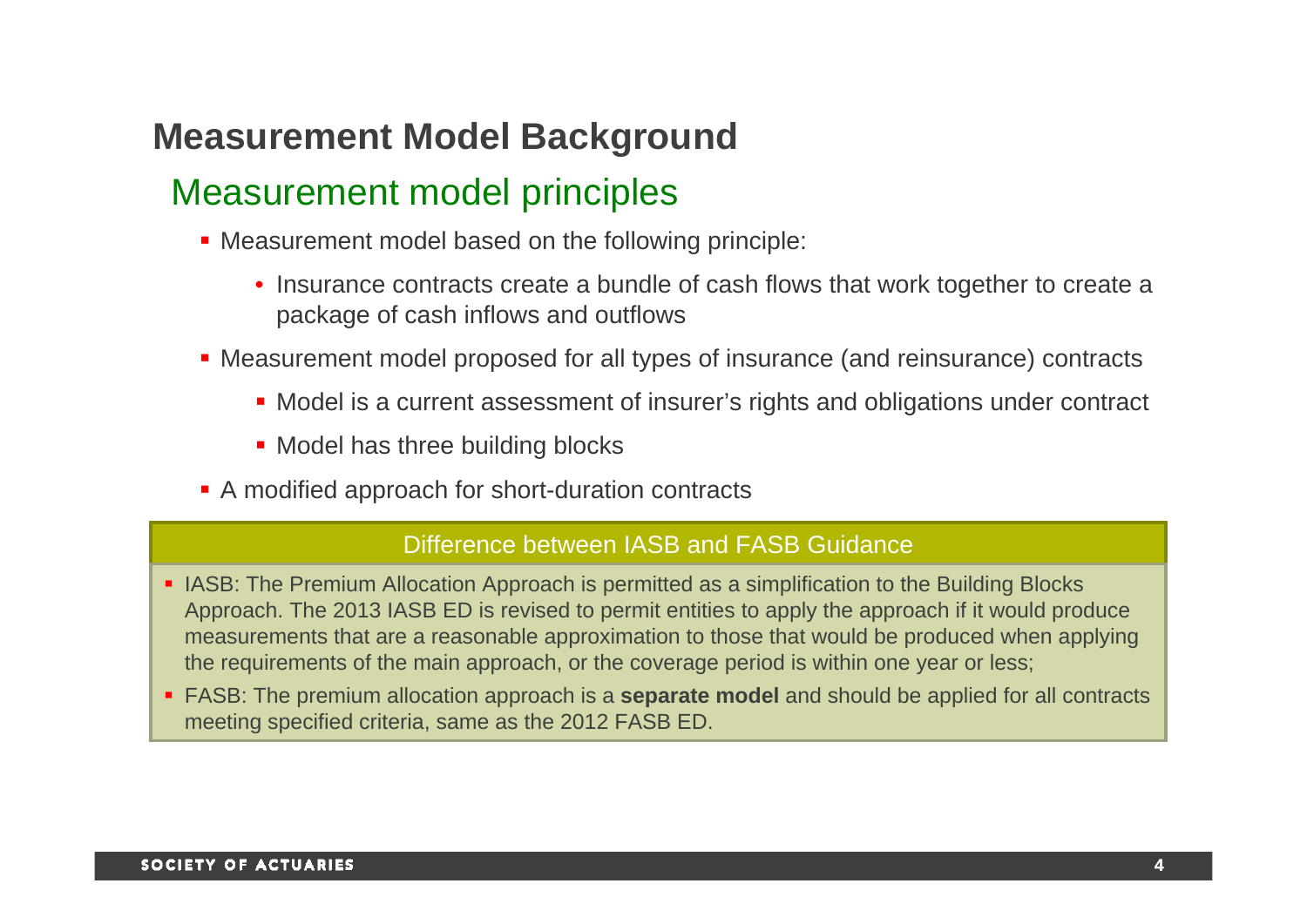## **Measurement model in IFRS 4 Phase II** Overview of Building Block Approach "BBA"

- •One model for all insural contracts.
- •Explicit margins as part liability. Day 1 loss in ine statement, no day 1 gain
- •Combination of rights and obligations (considers c inflows and outflows).
- •Optional simplified mode pre-claim liabilities base the unearned premium. to short duration contract (period of cover  $\leq 1$  ye where a reasonable approximation.

| ntractual service margin                                | Unearned profits recognised over<br>life of contract                                                                          |  |  |  |  |
|---------------------------------------------------------|-------------------------------------------------------------------------------------------------------------------------------|--|--|--|--|
| come<br>n.<br><b>Risk adjustment</b><br>nd<br>ash       | Reflect compensation for<br>uncertainty. Quantifies the value<br>difference between certain and<br>uncertain liability.       |  |  |  |  |
| <b>Discounting</b>                                      | Discounting future cash flows using<br>"top-down" or "bottom-up" approach<br>to reflect characteristics of the<br>liabilities |  |  |  |  |
| <b>Best estimate of</b><br><b>fulfilment cash flows</b> | Best estimate cash flows -<br>explicit, unbiased and probability<br>weighted estimate of fulfilment<br>cash flows             |  |  |  |  |
|                                                         |                                                                                                                               |  |  |  |  |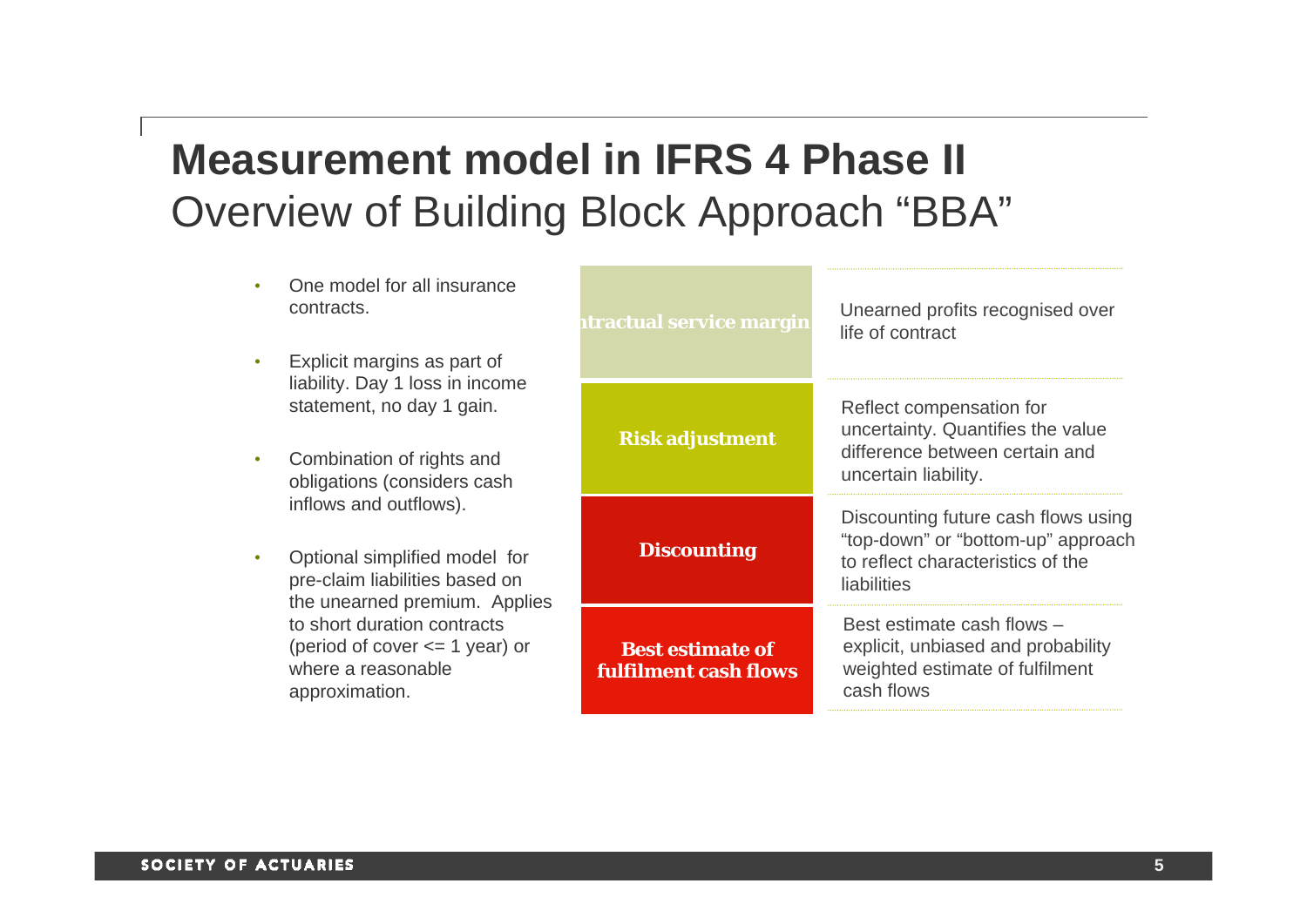### **Building Block Approach: Day One Liability (IASB)**

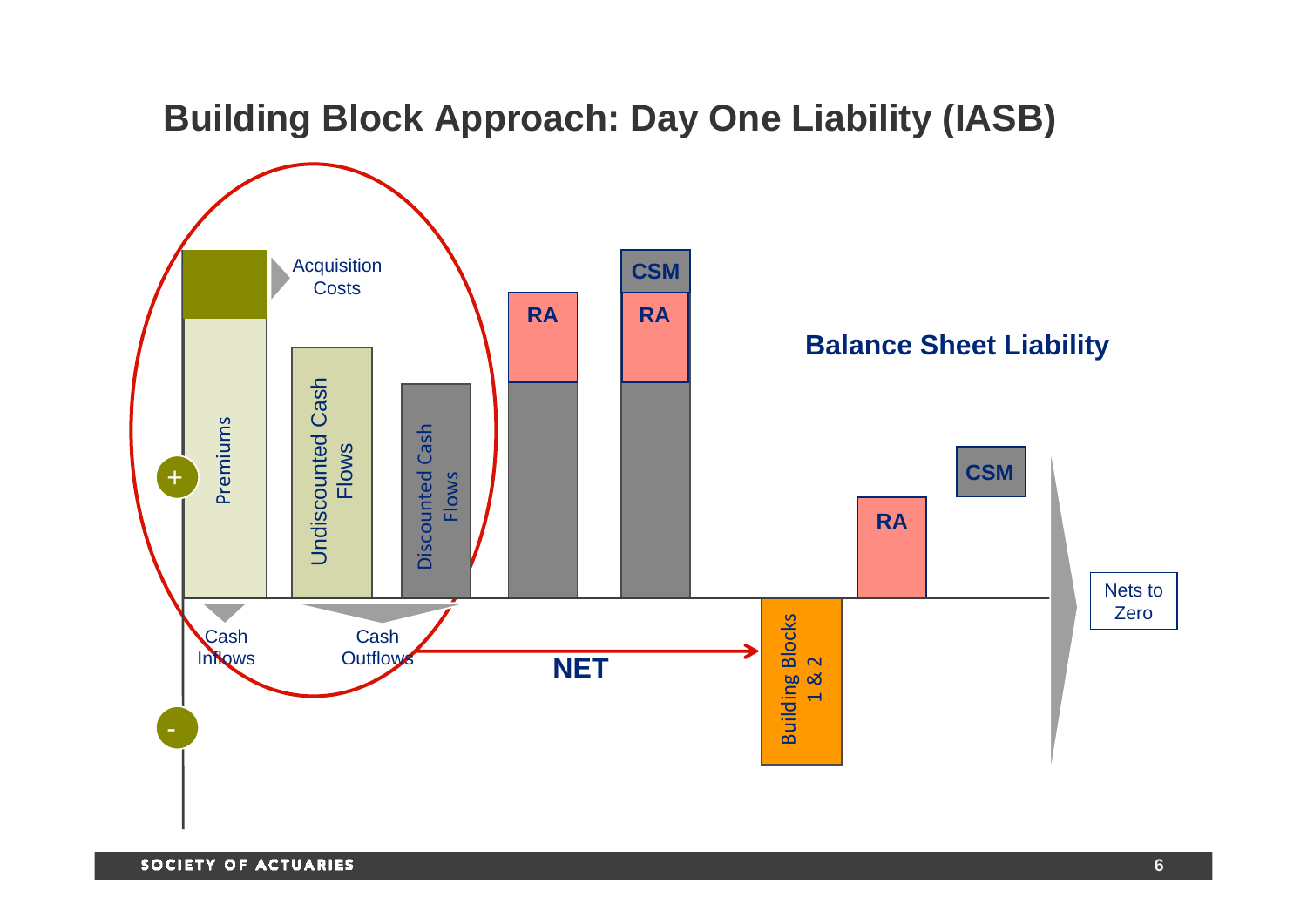### **Building block 1: Cash flows estimate**

### A current, unbiased and probability weighted estimate of the contractual cash flows

- Current re-assessed at each reporting period
- **Incorporate, in an unbiased way, all available information about the amount and timing** of all cash flows
- **Probability weighted cash flows Stochastic modeling may be required**
- **If observable market data exists, incorporate in the model to the extent possible**
- **Non-market variables utilize entity-specific cash flows**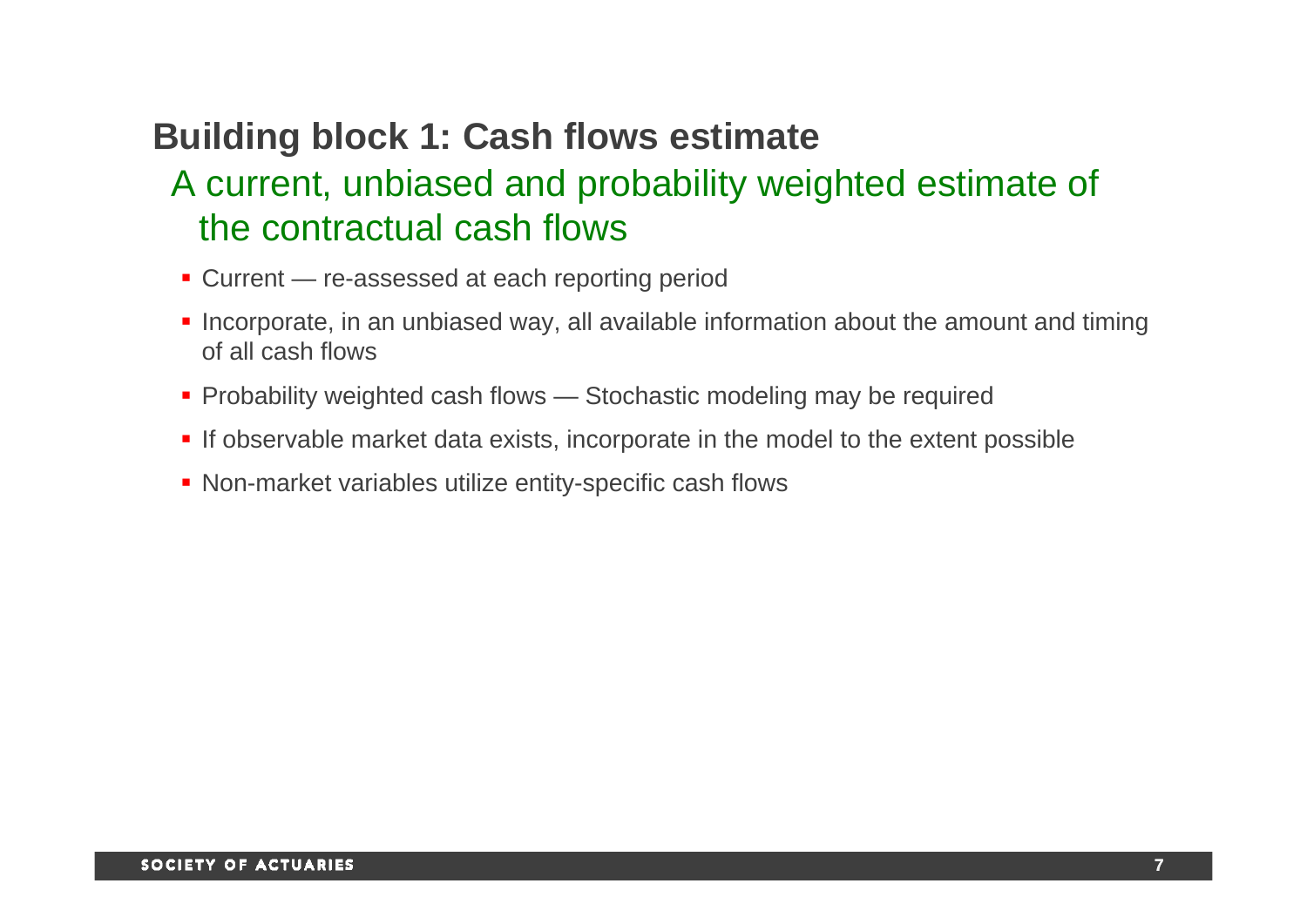### **Building block 2: Discount rate**

### Adjusts first building block for time value of money

- **Discount rate based on characteristics of the insurance liability:**
- Currency - Duration **- Liquidity**
- **Use an asset based discount rate ONLY** if the amount, timing or uncertainty of the cash flows depend on performance of assets, e.g. **participating contracts**
- Discount rate is a market consistent interest rate based on a **"risk free rate" plus an illiquidity premium** based on the characteristics of liability cash flows ("bottom-up" approach).
	- **Top-down approach**: starting from expected asset returns for a reference portfolio, the entity then removes factors that are not relevant to the insurance contracts (such as market risk premiums for assets included in the reference portfolio) and adjusts for differences between timing of cash flows between the assets and the cash flows of the insurance contracts.
- **No further guidance on how to calculate the illiquidity premium**
- **Disclosures on discount rate, impact of illiquidity and sensitivities** 
	- **Discounting for cash flows is not required for contracts with duration of 1 year or less** (duration is determined at issue)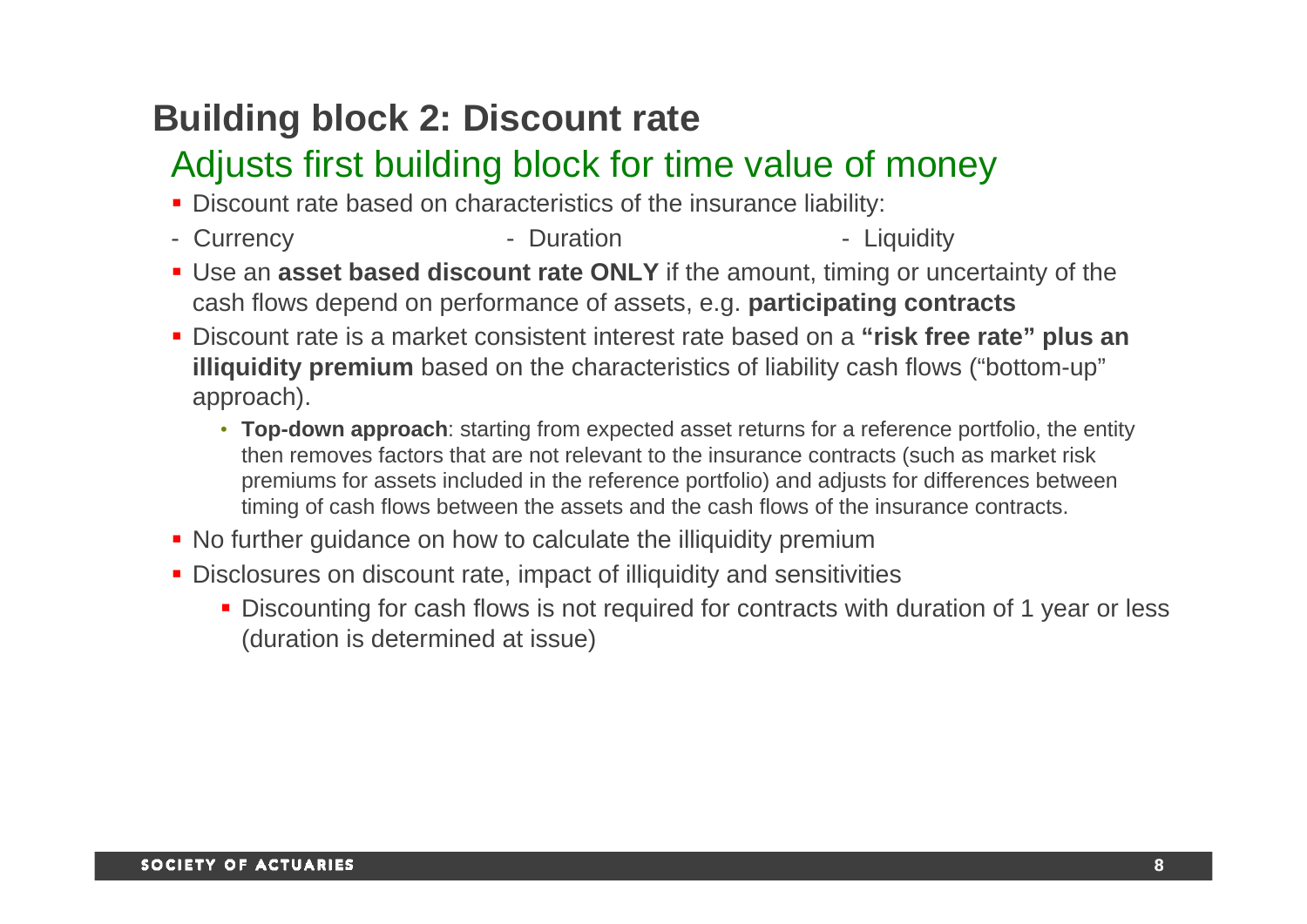### **Building block 3: Margins – Risk adjustment**

### An adjustment to reflect uncertainty in the estimate of fulfillment cash flows

- Explicitly reported as a component of the insurance contract liability, defined as: *"The compensation that an entity requires for bearing the uncertainty about the amount and timing of the cash flows that arise as the entity fulfills the insurance* 
	- *contract."*
- Re-measured at each reporting period; Estimated at portfolio level
- **Reflects the degree of diversification benefit that the entity considers when determining** the compensation it requires for bearing that uncertainty
	- Reflects both favorable and unfavorable outcomes in a way that reflects the entity's degree of risk aversion
	- No specific technique required under the IASB guidance. Required confidence level disclosure.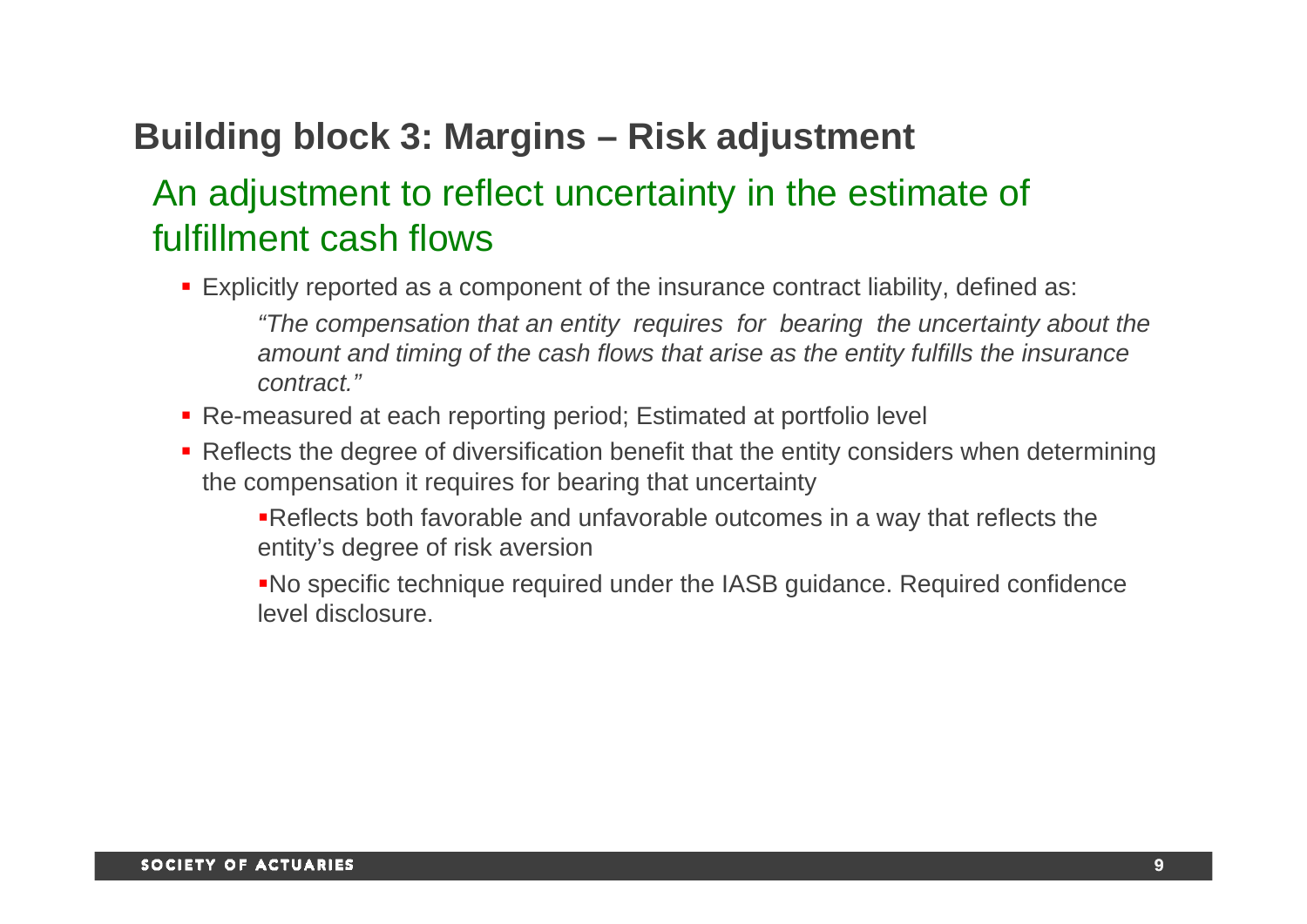### **Building block 3: Margins – Contractual Service Margin**

### A margin to eliminate any gain at inception of the contract

- A contractual service margin (known previously as the 'residual margin') arises when: PV of future cash inflows > PV of future cash outflows + risk adjustment
- **Eigmated at level of portfolio of insurance contracts, with same inception date and** similar coverage duration
- Calculated at initial recognition and amortized in subsequent valuations. In subsequent measurement, changes in the estimates of future cash flows should be reflected in the contractual service margin adjustment
- **The pattern for recognizing the contractual service margin over the coverage period** shall be on a systematic basis that reflects the remaining transfer of services that are provided under the contract
- **Cannot be negative, as a loss must be recognized immediately through income**
- **Interest accretion required using discount rate locked-in at inception**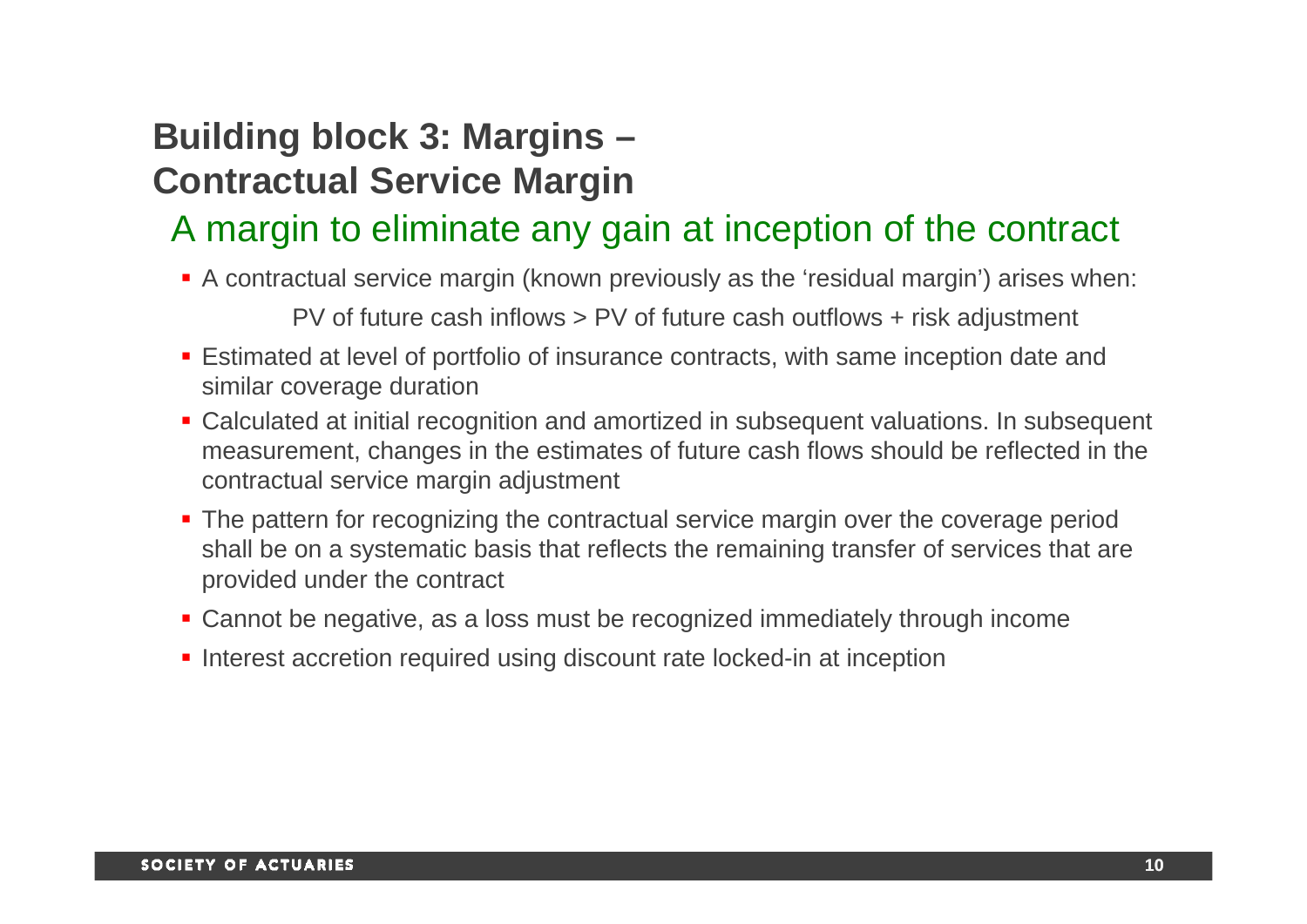## **Building block 3: Margins – Composite Margins** A margin to eliminate any gain at inception of the contract

- A composite margin arises when:
	- PV of future cash inflows > PV of future cash outflows
- **Estimated at portfolio level of insurance contracts, with same inception date and similar** coverage duration
- Interest accretion required
- No prescribed approach for recognizing the composite margin. Initial margin should be recognized as revenue in net income over the coverage and settlement periods as the entity satisfies its performance obligation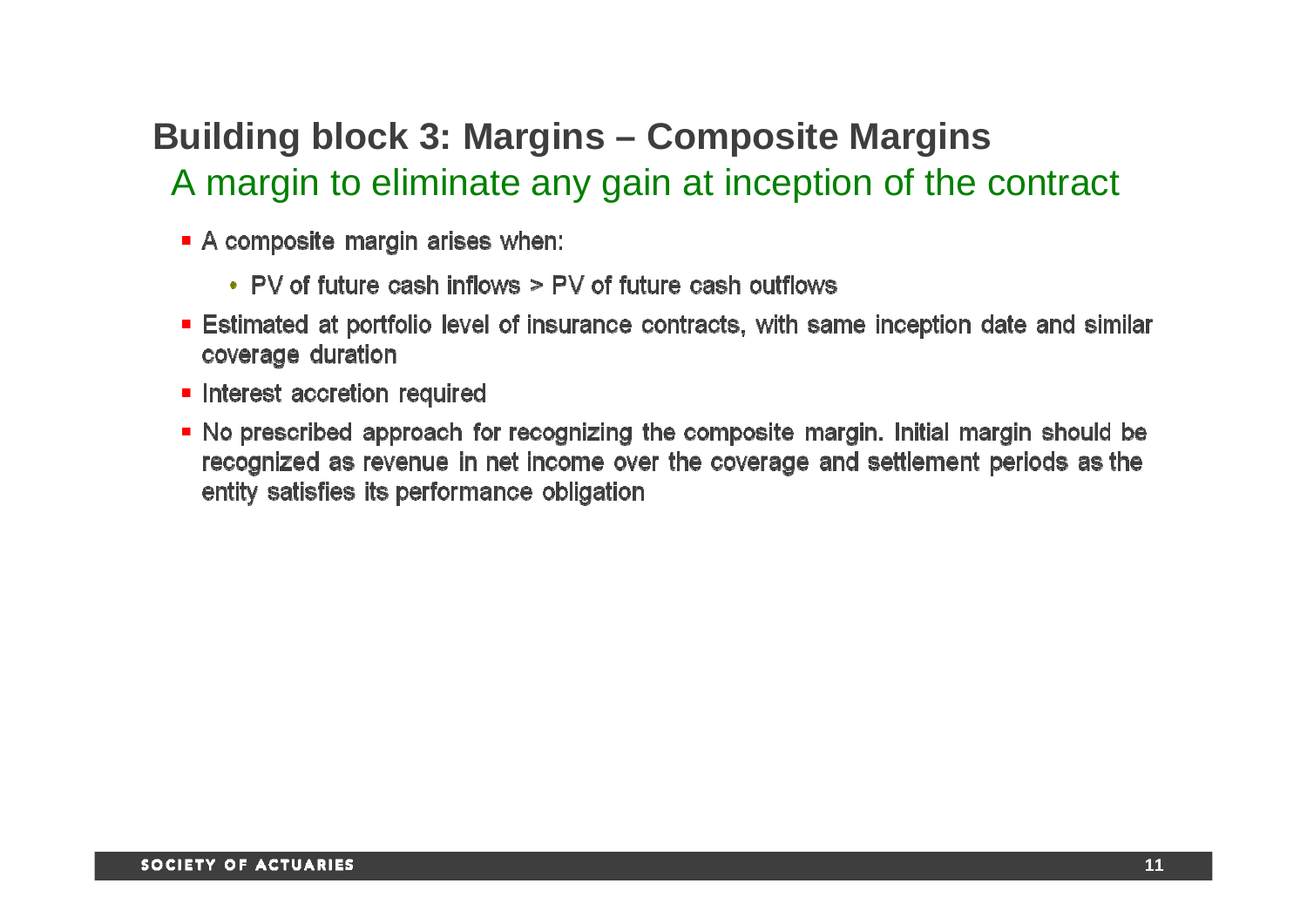## **Premium Allocation Approach (PAA)**

### Application

- • An entity may simplify the measurement of the liability for the remaining coverage using the premium-allocation approach if
	- Doing so would produce a measurement that is a reasonable approximation to that which would be produced when applying the building block approach;
	- The coverage period at initial recognition is approximately one year or less.

### Onerous contract test

 $\bullet$  When an entity uses the simplified approach, it shall recognize an **onerous contract liability** (the difference between the liability and the fulfillment cash flow), if, at initial recognition or subsequently, the portfolio of the contracts containing the contract is onerous.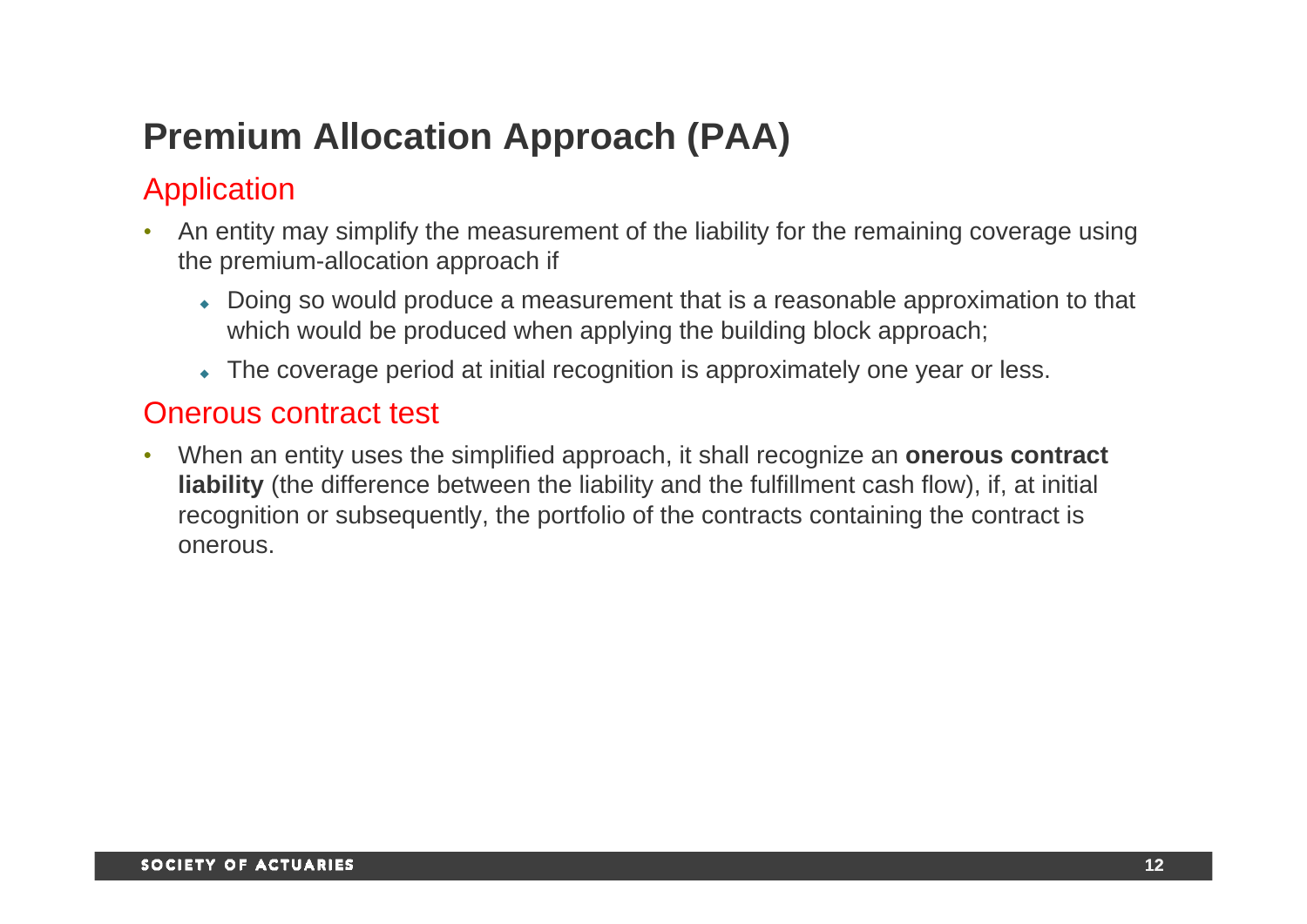### **PPA subsequent measurement**

### Measurement

- $\blacksquare$  The pre-claims liability at initial recognition is the premium received at initial recognition, less the directly attributable acquisition costs and plus any onerous liability.
- $\blacksquare$  Premium is recognized over the coverage period in like with timing of incurred claims, usually in a straight line.
- $\blacksquare$  Consistent with the BBA, a current market discount rate would be used in discounting the pre-claims liability (but not necessary of claims are paid in one year).
	- Lock in SOCI to contract inception rate
	- Unlock SOFP rate in subsequent measurements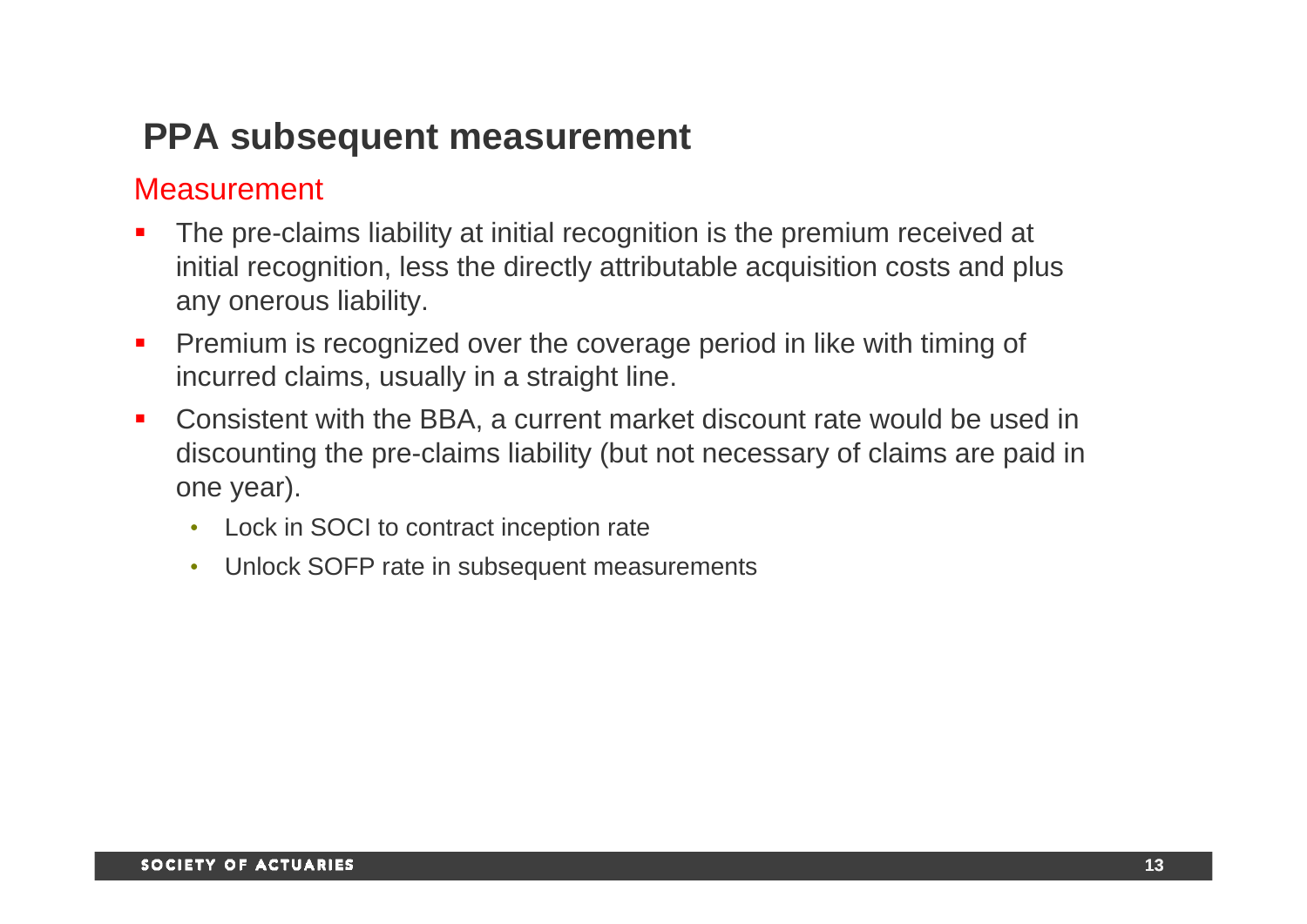### **IASB Measurement Model**

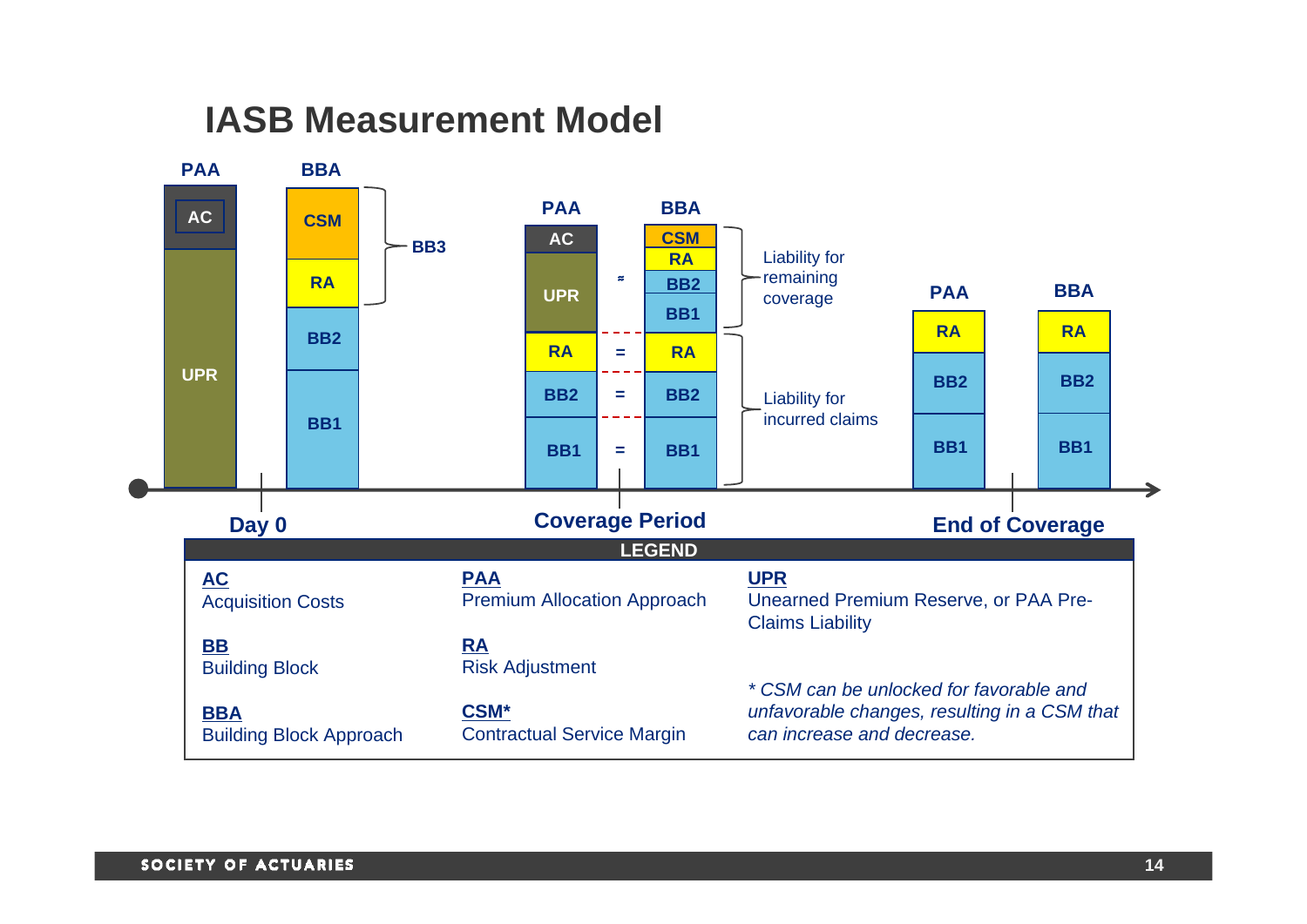# **Summary of discount Summary of discount rates within the BBA rates within the BBA model model**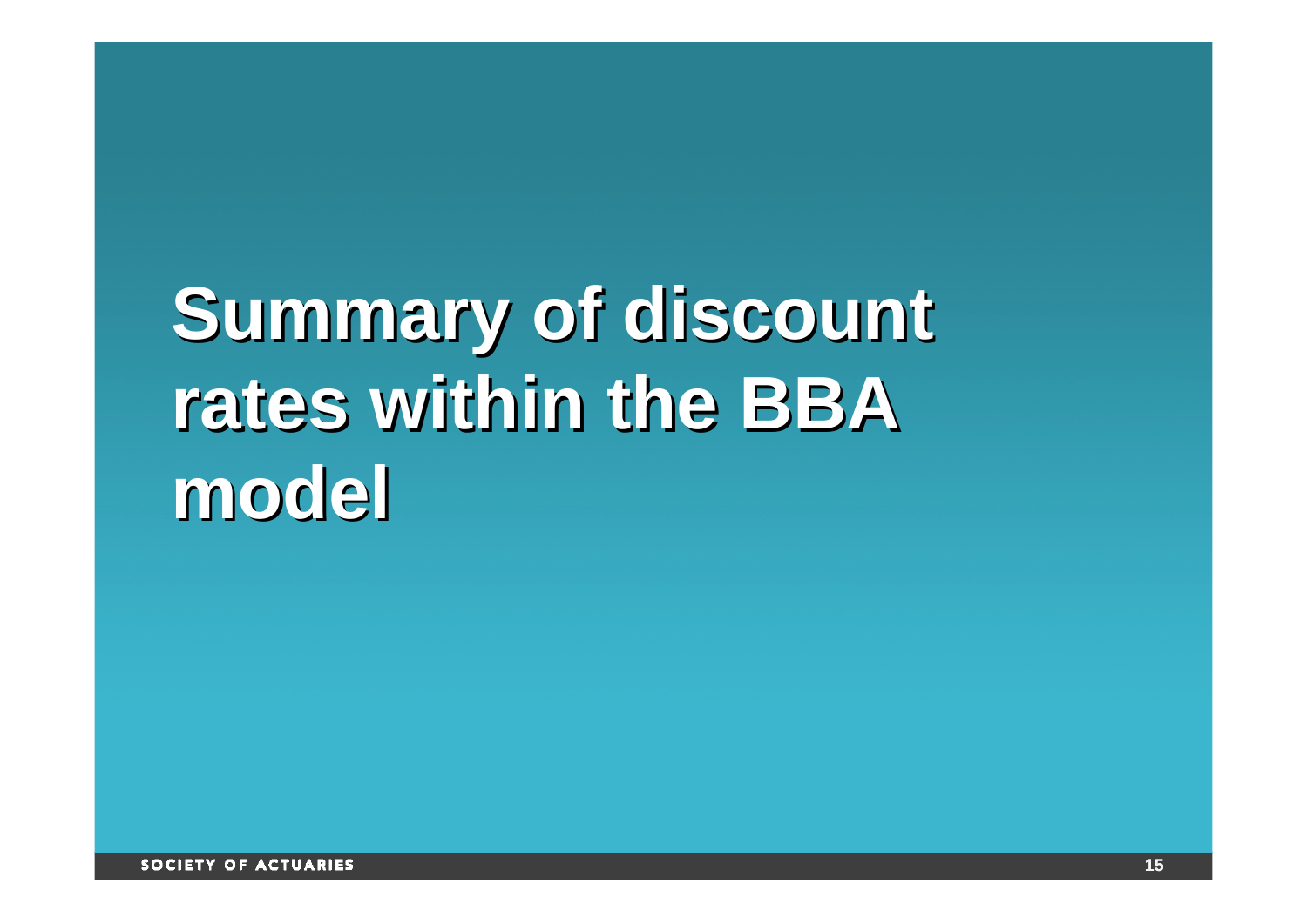## **Discount rate components**

- П Basic BBA rate
	- •Curve, not a flat rate
	- •Market data for durations where this is a market
	- •Long term averages where there is no market
	- •Liquidity does not mean policyholder optionality to the IASB
- **Asset dependent cash flows** 
	- Use a rate that reflects the dependency, possibly a single rate
- П Mirrored assets (IASB)
	- $\bullet$ No rate, just mirror the balance for the mirrored portion
	- •BBA discount rate for the fixed cash flows
	- •May also have asset dependent cash flows
- $\blacksquare$  Subsequent measurement
	- •Lock in BBA rate where it is used for the SOCI but change it for the SOFP
	- • Discount rates in SOCI are updated for changes in asset dependent cash flows so that there is no net impact for FASB
- $\blacksquare$  Mirrored products subsequent measurement
	- $\bullet$ Change the asset dependent rate gets updated in both the SOCI and SOFP
	- •BBA rates are treated the same as the regular model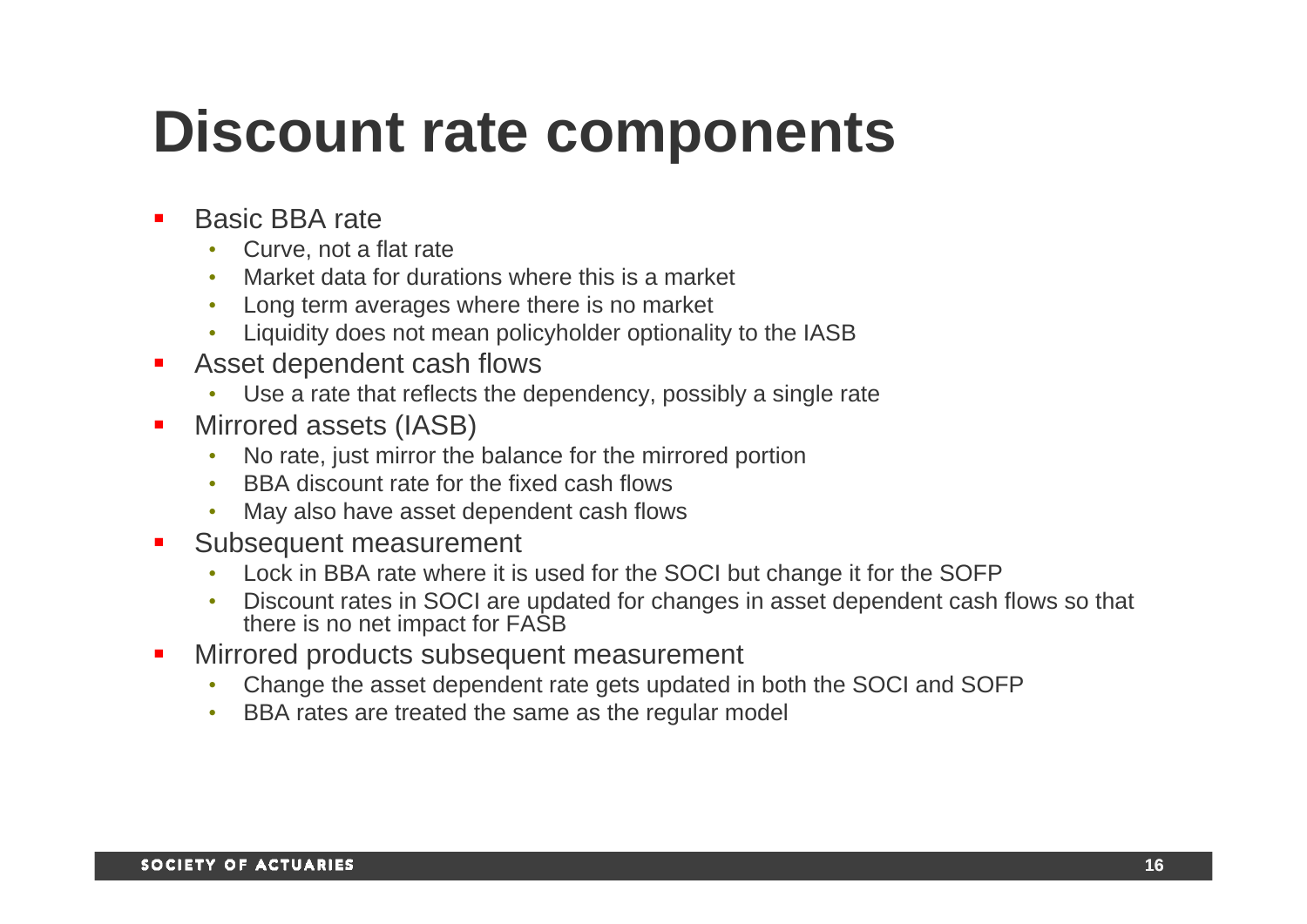## **Different treatments**

| <b>Cash flows</b>      | Day 1                                                | Day 2 updates                                       |
|------------------------|------------------------------------------------------|-----------------------------------------------------|
| <b>Fixed</b>           | Market for risk free rate or<br>credit rate          | Every valuation period for<br>SOFP / lock-in SOCI   |
|                        | Liquidity/unexpected<br>defaults and long term rates | Update for the SOFP but<br>may not change that much |
| <b>Asset dependent</b> | Same as the asset                                    | Every valuation period for<br>SOFP / lock-in SOCI   |
| <b>Mirrored</b>        | Mirror: Balance sheet for<br>asset                   | Just like the assets are<br>updated                 |
|                        | Indirect: Use asset rate                             | Run through both SOPF and<br><b>SOCI</b>            |
|                        | Fixed: same as above                                 | Same as above                                       |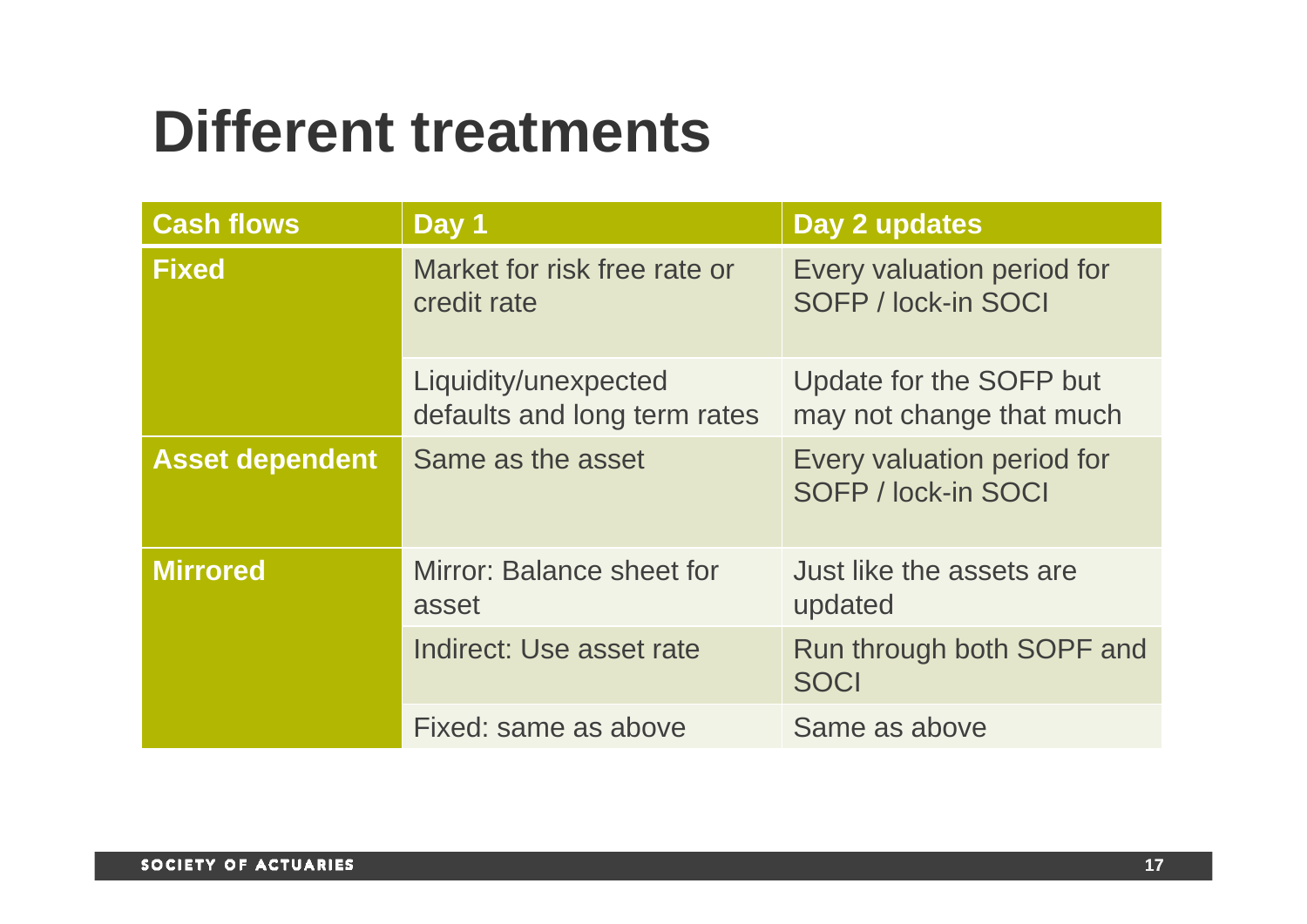## **Discount rate example**

- $\overline{\phantom{a}}$  Four year unit linked product with certain fixed guarantees. Assume we use risk neutral rates for the indirectly related cash flows
- **Initial valuation rates:**

| <b>Cash flow</b>     |         |                           |         |      |
|----------------------|---------|---------------------------|---------|------|
| <b>Account value</b> |         | Just hold the asset value |         |      |
| <b>Fees</b>          | $1\%$   | 1.5%                      | 1.8%    | 2%   |
| <b>Fixed</b>         | $1.2\%$ | 1.8%                      | $2.1\%$ | 2.3% |

 $\blacksquare$ At end of year 1, all rates increase by 1%:

|                  | <b>Cash flow</b>     |           |                           |         |      |
|------------------|----------------------|-----------|---------------------------|---------|------|
| <b>SOCI/SOFP</b> | <b>Account value</b> |           | Just hold the asset value |         |      |
| <b>SOCI/SOFP</b> | <b>Fees</b>          | <b>NA</b> | 2.5%                      | 2.8%    | 3%   |
| <b>SOCI</b>      | <b>Fixed</b>         | <b>NA</b> | 1.8%                      | $2.1\%$ | 2.3% |
| <b>SOFP</b>      | <b>Fixed</b>         | <b>NA</b> | 2.8%                      | $3.1\%$ | 3.3% |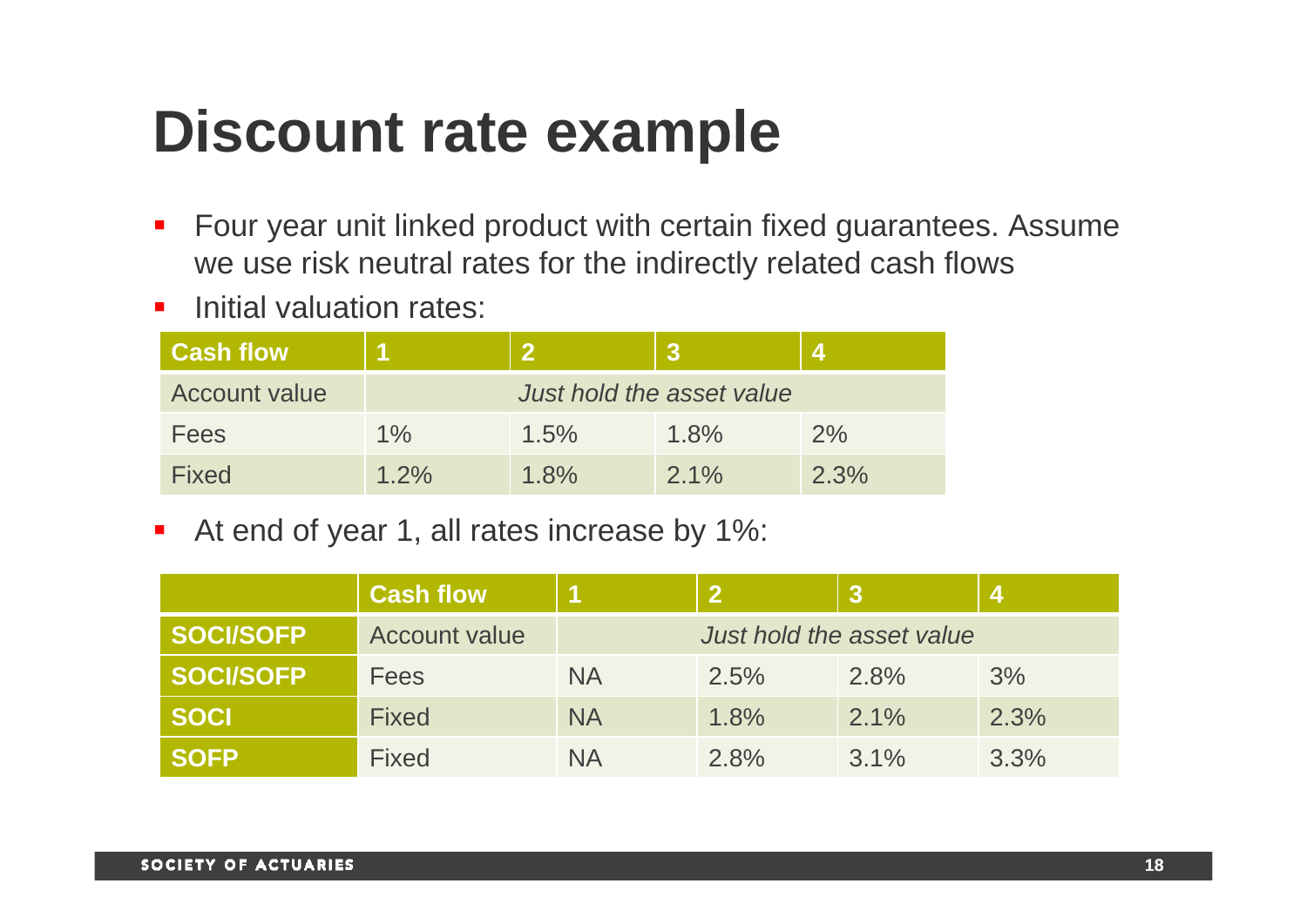# **Questions posed by the Questions posed by the IASB IASB**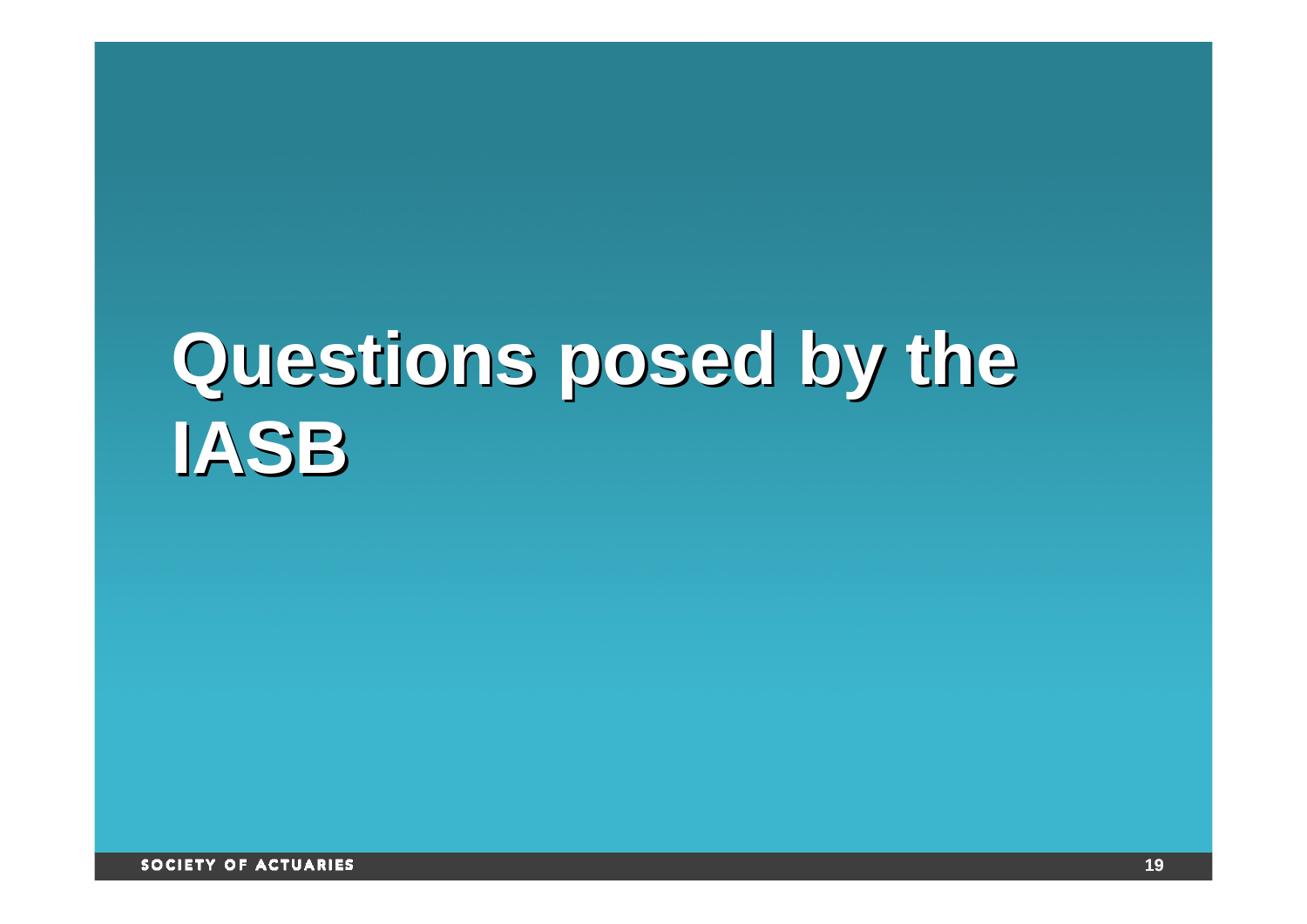## **What is next?**

- •Comments by 25 October 2013
- •IASB will re-deliberate in 2014

•Invitation to comment will focus on smaller number of questions

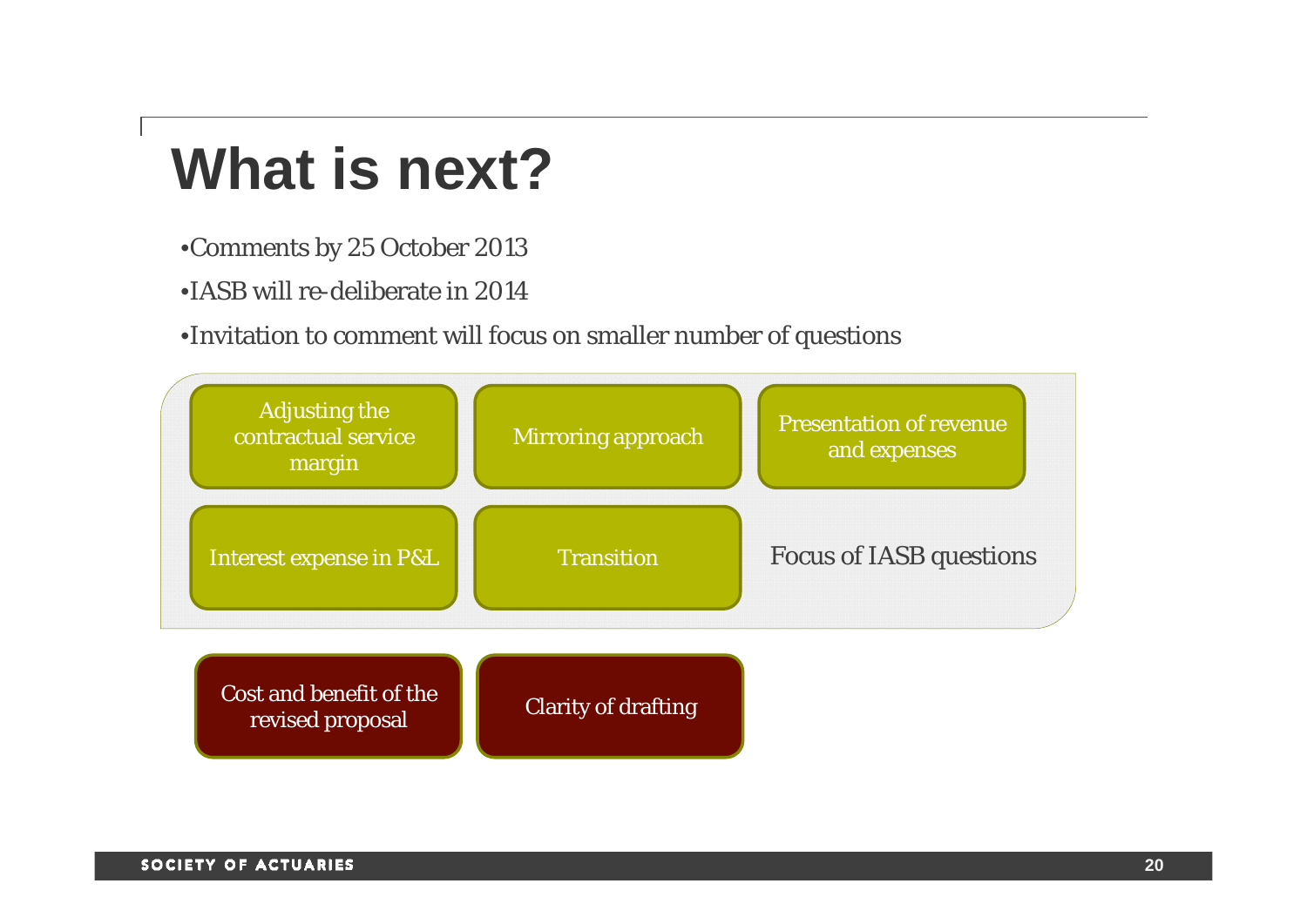# **Presentation Presentation**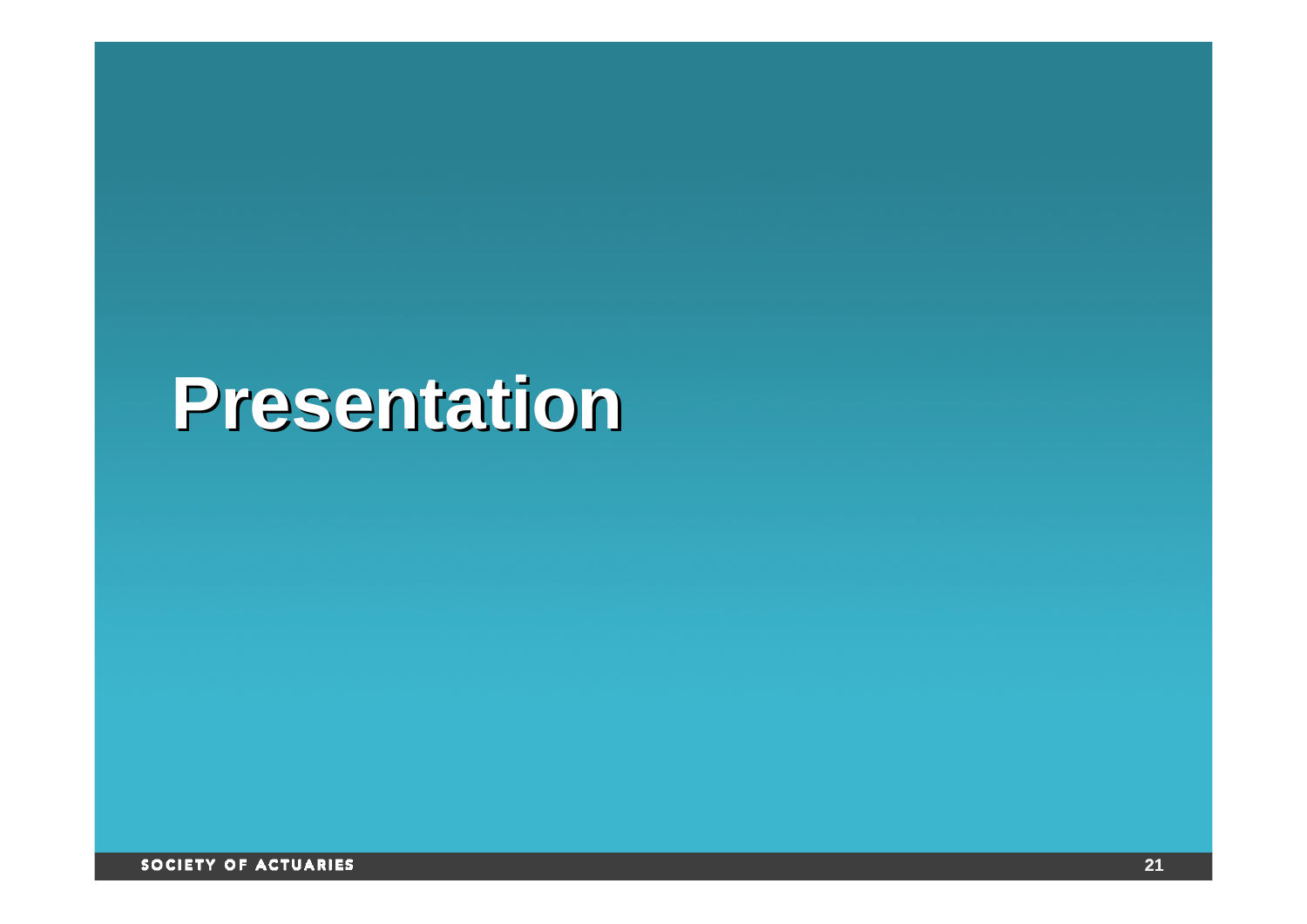## **Measurement model in IFRS 4 Phase II** Linkage to presentation

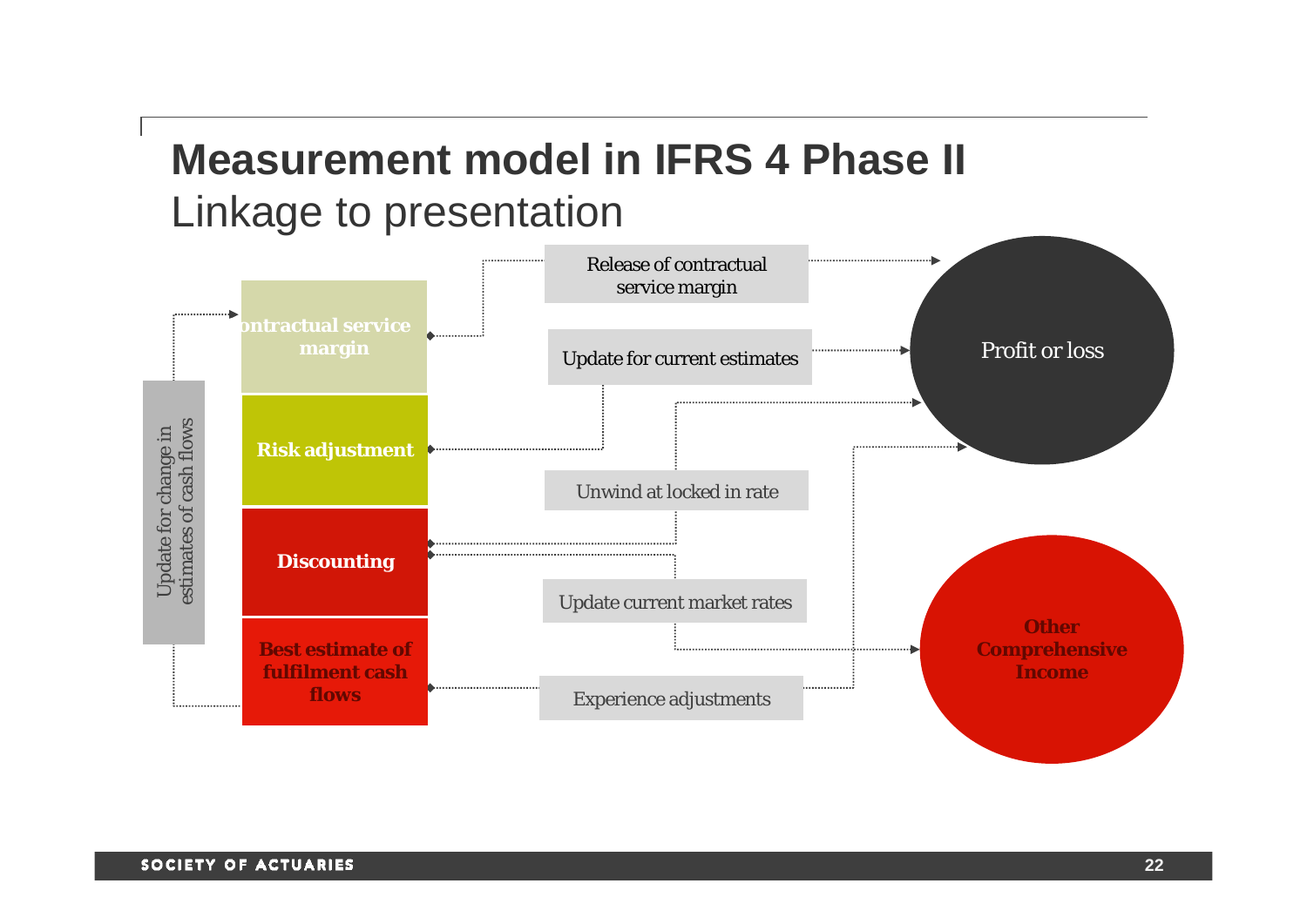## **Income statement presentation** Insurance contract revenue

- •No longer summarised margin approach (as in 2010 Exposure Draft)
- • "Earned premium" approach to insurance revenue with non-distinct investment components excluded
- •The change does not affect the final operating result

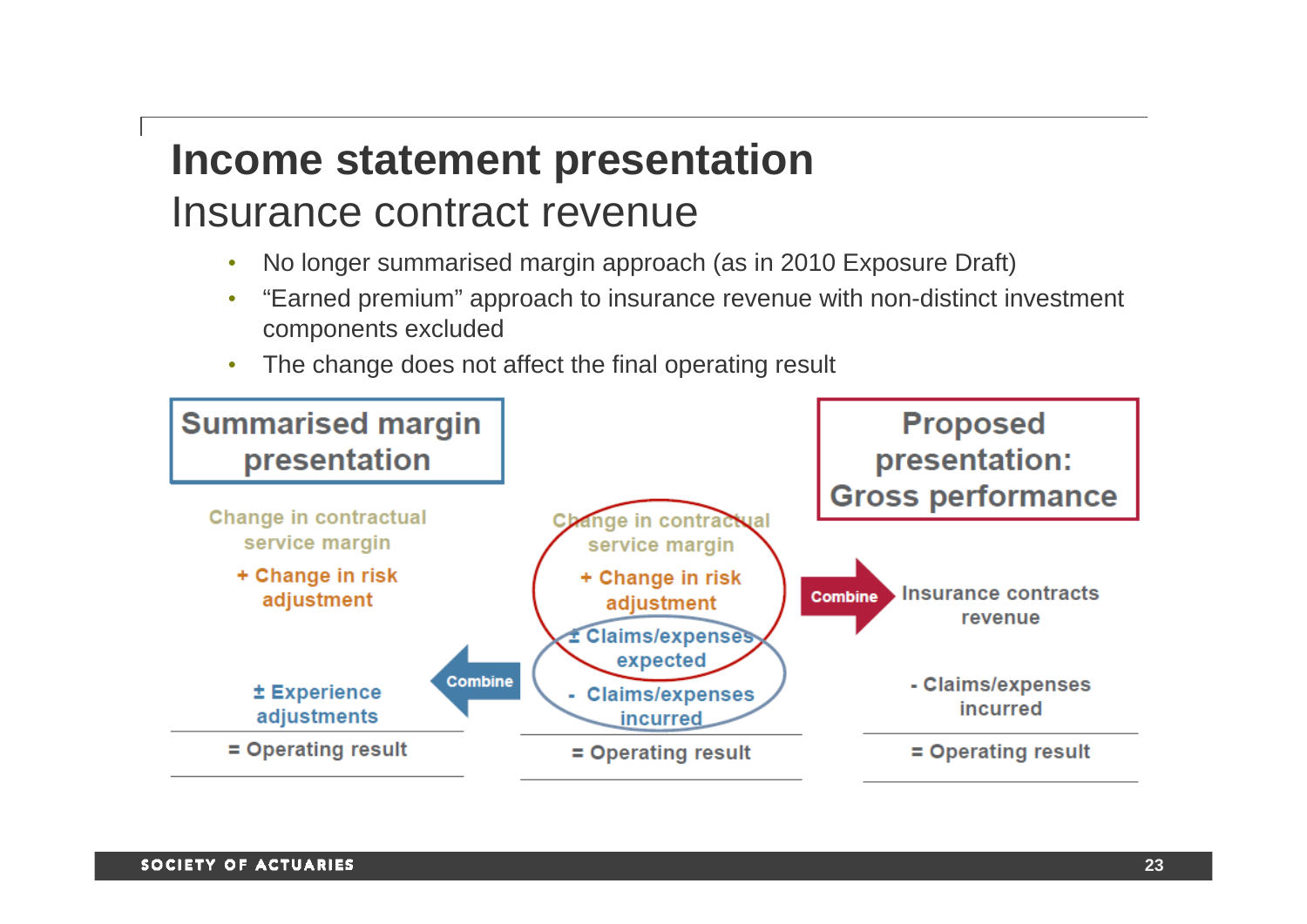## **Presentation – Earned Premium**

- IASB developed 'earned premium' method for determining and presenting premiums
- **Aims to be a measure similar to** 'revenue' presented by other industries
- Model tries to allocate premiums to reporting periods based on expected pattern of claims / benefits
- Calculation closely linked to pattern of release of CSM margin



*Universal lobbying against this proposal on a "cost versus benefit" grounds*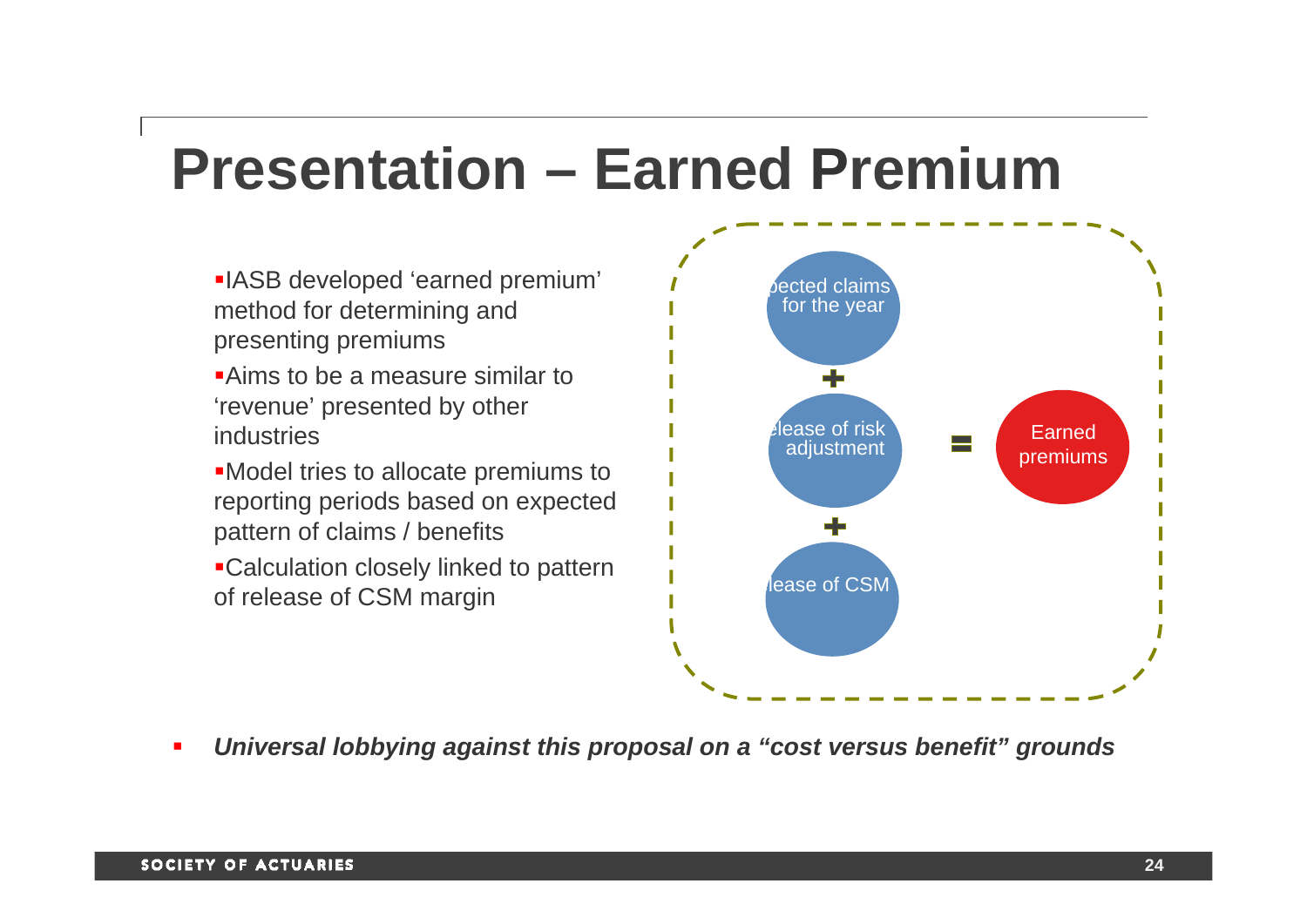## **Presentation – Earned Premium Example**

 $\blacksquare$ The table below contains the IASB's example illustration of the earned premium

**Expected cash flows and margin release pattern** 

|                                              | Period 1 |                     | Period 2 Period 3 | <b>Total</b> |                                         |
|----------------------------------------------|----------|---------------------|-------------------|--------------|-----------------------------------------|
| Cash inflows (premiums)                      | 800      | 400                 | 0                 | 1200         | Assumes no experience variances.        |
| Cash outflows (claims/benefits)              | $-200$   | $-350$              | $-500$            | $-1050$      |                                         |
| Cash flows that arise in fulfilling contract | 600      | 50                  | -500              | 150          | <b>Premiùms = expected</b>              |
| Change in risk adjustment                    | 32       | 30                  | 28                | 90           | claims / benefits $+$<br>change in risk |
| ╋<br>Release of residual margin              | 23       | 19                  | 18                | 60           | adjustment + release of $\cdot$         |
| Net profit or loss (underwriting result)     | 55       | 49                  | 46                | 150          | contractual service                     |
|                                              |          |                     |                   |              | margin                                  |
| <b>Earned premium presentation</b>           |          |                     |                   |              |                                         |
|                                              | Period 1 | Period <sub>2</sub> | Period 3          | <b>Total</b> |                                         |
| <b>Premiums earned</b><br>$=$                | 255.0    | 399.0               | 546.0             | 1200.0       |                                         |
| <b>Claims and benefits</b>                   | $-200.0$ | $-350.0$            | $-500.0$          | $-1050.0$    |                                         |
| <b>Underwriting result</b>                   | 55.0     | 49.0                | 46.0              | 150.0        | Incurred claims /                       |
|                                              |          |                     |                   |              | benefits                                |
| Reconciliation of underwriting result        |          |                     |                   |              | recognised when                         |
| (disclosures)                                | Period 1 | Period <sub>2</sub> | Period 3          | <b>Total</b> | incurred                                |
| Change in risk adjustment                    | 32.0     | 30.0                | 28.0              | 90.0         |                                         |
| Change in residual margin                    | 23.0     | 19.0                | 18.0              | 60.0         |                                         |
|                                              | 55.0     | 49.0                | 46.0              | 150.0        |                                         |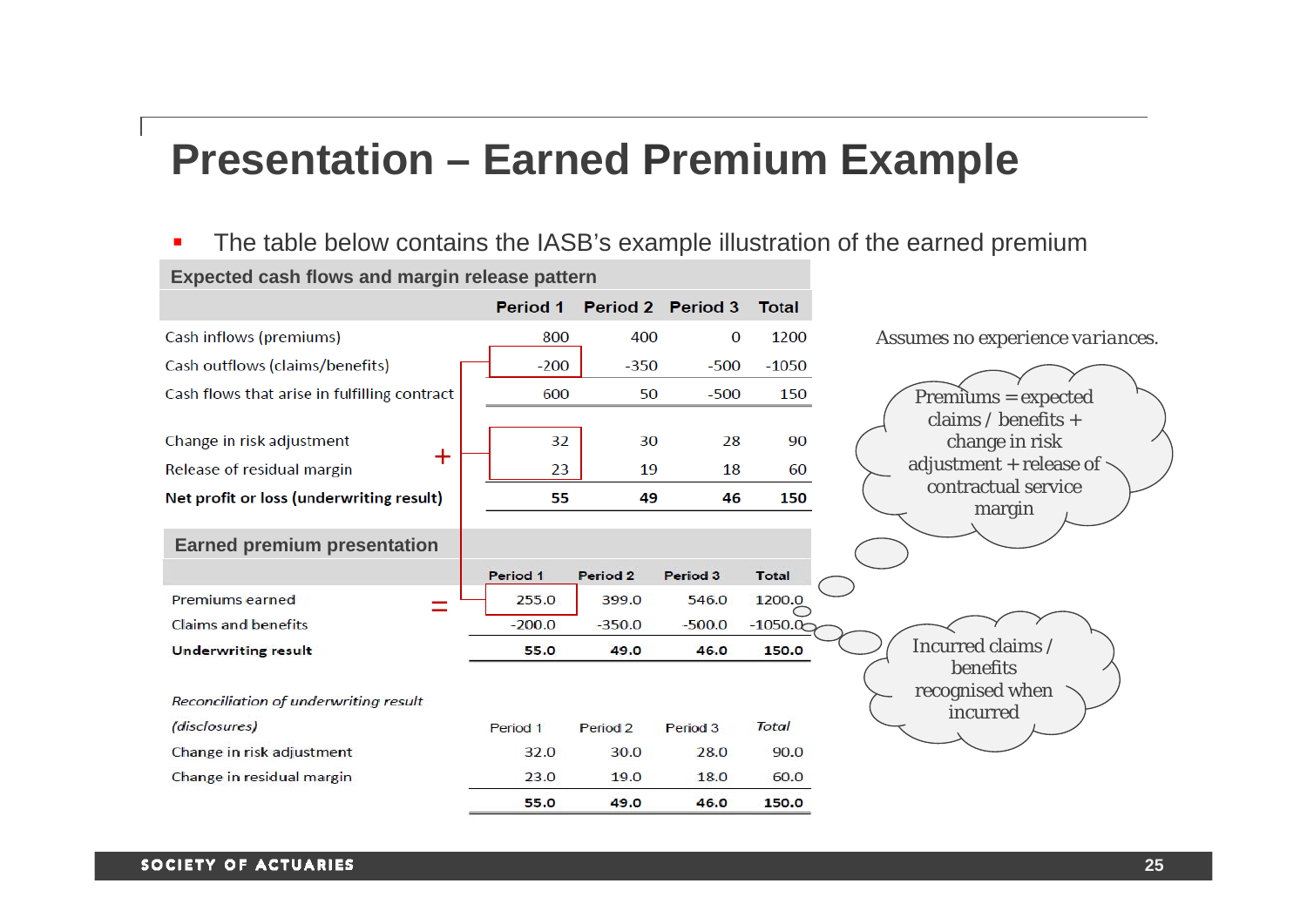## **Detailed income statement considerations**

#### *IASB view of income statement format*

#### **Statement of comprehensive income**

20XX

| Premium revenue              |  |
|------------------------------|--|
| Incurred claims and expenses |  |
| <b>Underwriting result</b>   |  |

| Investment income                                                    | x |
|----------------------------------------------------------------------|---|
| Interest on insurance liability,<br>based on locked in discount rate | x |
| Net interest and investment                                          | x |
| <b>Profit or loss</b>                                                | х |
| Effect of discount rate changes in<br>insurance contract liability   | x |
| Total comprehensive income                                           |   |

- IASB produced indicative income statement format.
- Premium revenue under Phase II will reflect "Premiums earned"
- Need to consider availability of data in right level of detail to populate
- Currently collect incurred claims and expenses and investment income data
- Under Phase II data challenges likely for premium revenue, interest on insurance liabilities and the effect of discounting
- Likely to be actuarially driven; however it is unclear what level of granularity of data will be required in these areas, especially for premium revenue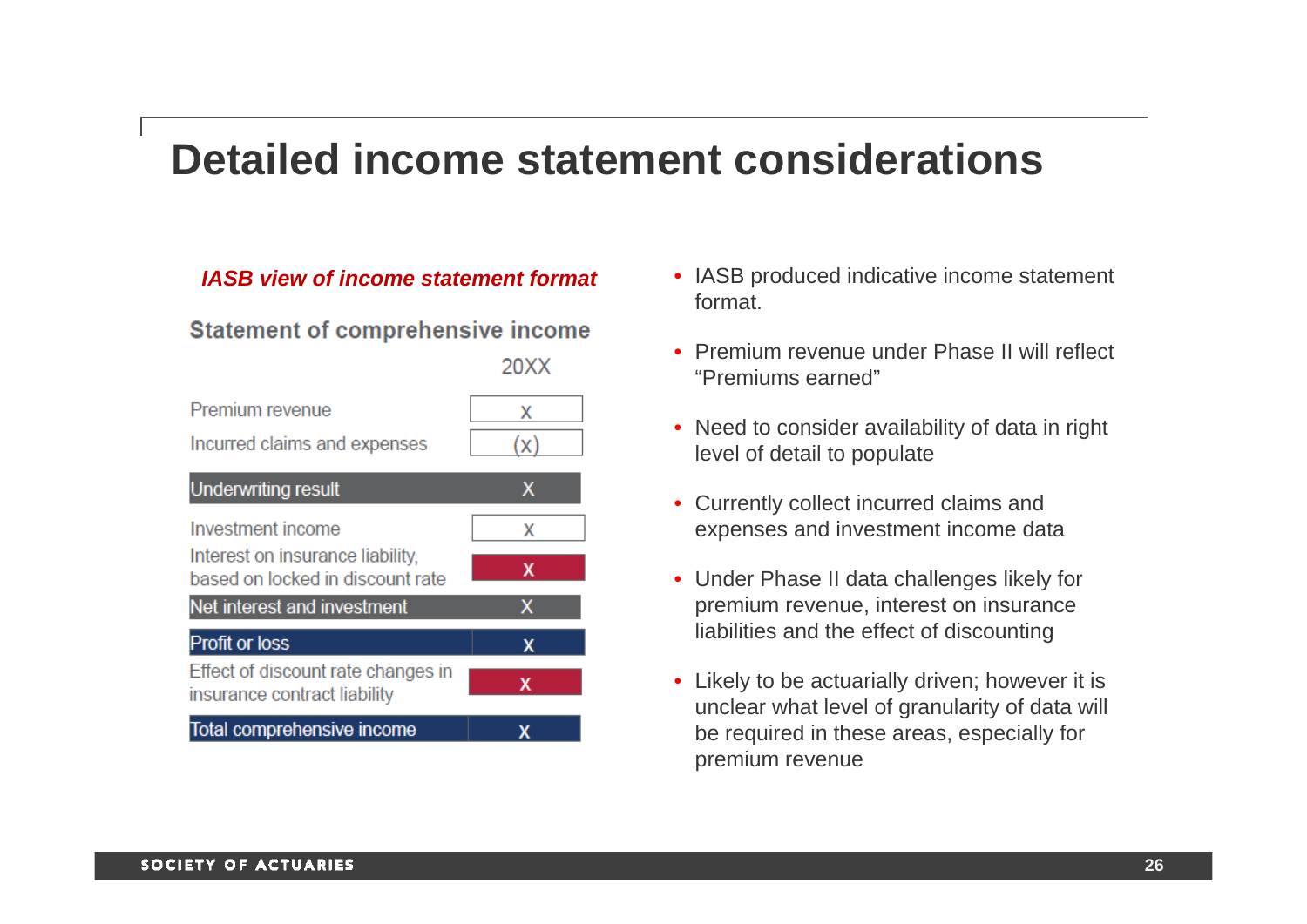# **Presentation example Presentation example**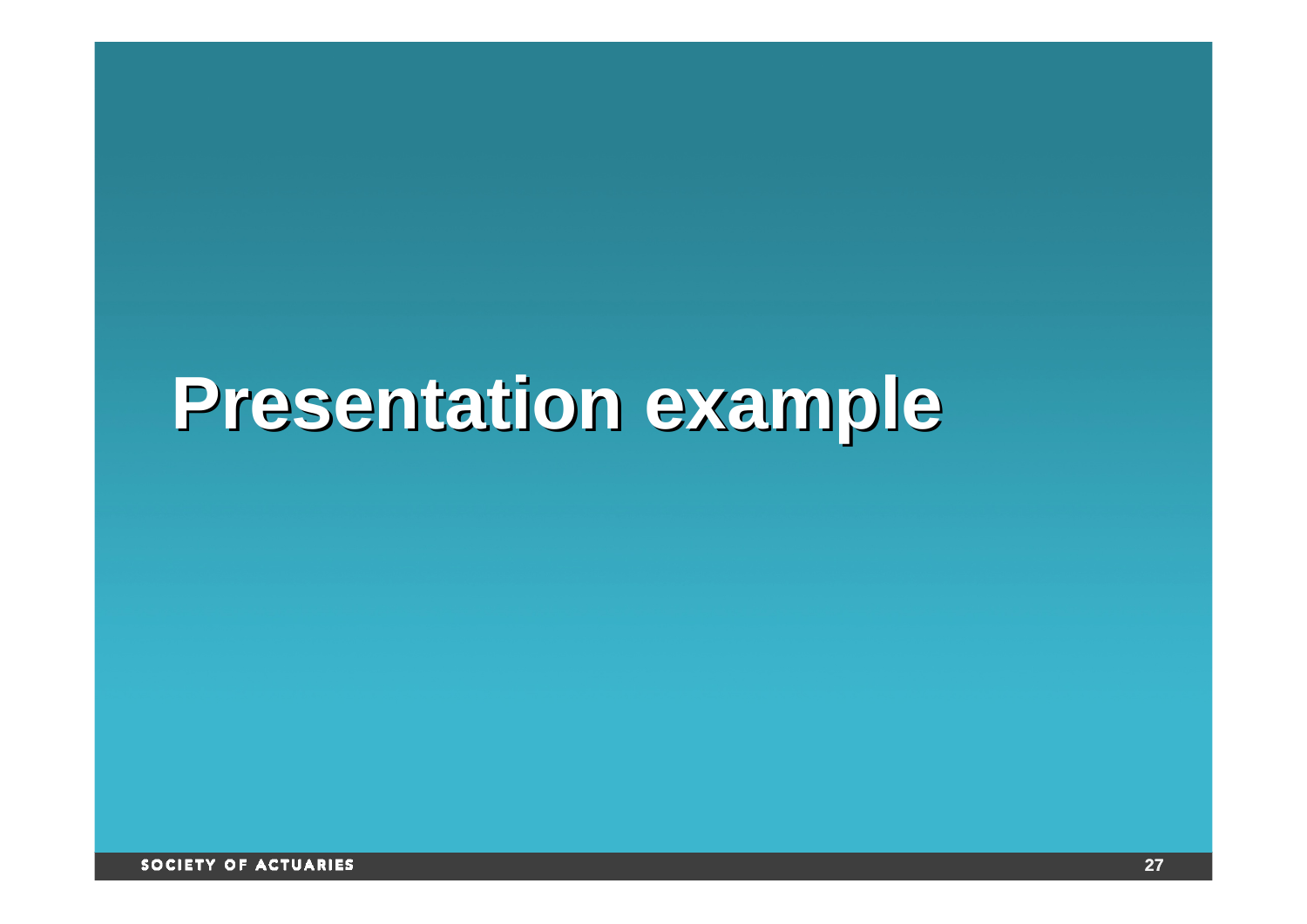## **Illustrative example**

- $\blacksquare$ 10 year level premium endowment
- $\blacksquare$ Death benefit  $=$  the endowment amount
- $\blacksquare$ Stated account values for each year
- $\blacksquare$ Assume flat BBA discount rate  $= 2\%$  and actual earned rate  $= 5\%$
- $\mathcal{L}_{\mathcal{A}}$ \$1,000 deferred acquisition cost

| Year           | Premium | Face   | <b>SurBen</b>  | ExpPrem ExpDB |     | <b>ExpSB</b> | ExpExp |
|----------------|---------|--------|----------------|---------------|-----|--------------|--------|
| 1              | 1,250   | 10,000 | $\blacksquare$ | 1,250         | 100 | -            | 1,050  |
| 2              | 1,250   | 10,000 | 500            | 1,151         | 138 | 27           | 45     |
| 3              | 1,250   | 10,000 | 1,000          | 1,066         | 170 | 42           | 42     |
| $\overline{4}$ | 1,250   | 10,000 | 1,500          | 992           | 198 | 46           | 39     |
| 5              | 1,250   | 10,000 | 2,000          | 929           | 223 | 43           | 36     |
| 6              | 1,250   | 10,000 | 2,500          | 874           | 245 | 51           | 34     |
| $\overline{7}$ | 1,250   | 10,000 | 3,500          | 818           | 262 | 66           | 31     |
| 8              | 1,250   | 10,000 | 5,000          | 762           | 274 | 87           | 29     |
| 9              | 1,250   | 10,000 | 7,000          | 705           | 282 | 113          | 27     |
| 10             | 1,250   | 10,000 | 10,000         | 650           | 286 | 4,915        | 25     |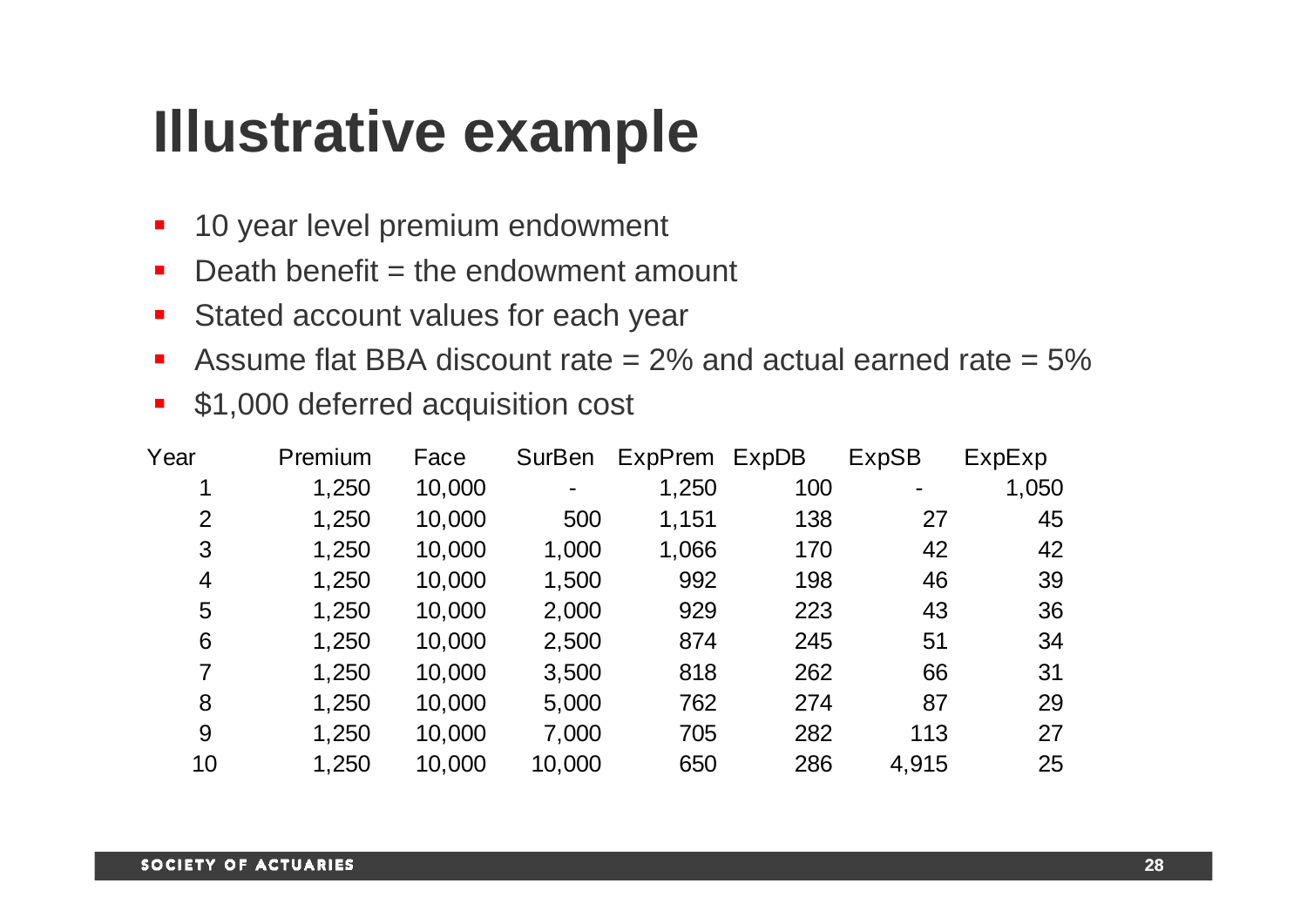## **Traditional P&L and B/S**

| Year                      | $\mathbf 1$ | $\boldsymbol{2}$ | 3     | 4     | 5     | $6\phantom{1}$ | $\overline{7}$ | 8     | 9     | 10             |
|---------------------------|-------------|------------------|-------|-------|-------|----------------|----------------|-------|-------|----------------|
| Premium                   | 1250        | 1,151            | 1,066 | 992   | 929   | 874            | 818            | 762   | 705   | 650            |
| Investment income         | 10          | 61               | 107   | 149   | 189   | 227            | 263            | 296   | 327   | 355            |
| <b>Total Revenue</b>      | 1,260       | 1,212            | 1,172 | 1,141 | 1,118 | 1,101          | 1,081          | 1,058 | 1,033 | 1,005          |
| <b>Benefits</b>           | 100         | 165              | 212   | 245   | 266   | 295            | 328            | 361   | 395   | 5,201          |
| Change in benefit reserve | 752         | 657              | 585   | 532   | 494   | 452            | 405            | 353   | 299   | (4,530)        |
| Change in DAC             | (879)       | 114              | 108   | 103   | 99    | 97             | 94             | 91    | 88    | 85             |
| Expenses                  | 1,050       | 45               | 42    | 39    | 36    | 34             | 31             | 29    | 27    | 25             |
| <b>Total Expenses</b>     | 1,023       | 982              | 947   | 919   | 896   | 878            | 858            | 834   | 809   | 780            |
| <b>Net income</b>         | 237         | 230              | 225   | 223   | 222   | 222            | 223            | 223   | 224   | 225            |
| <b>Invested assets</b>    | 110         | 1,111            | 2,029 | 2,887 | 3,702 | 4,474          | 5,196          | 5,864 | 6,475 | 2,254          |
| <b>DAC</b>                | 879         | 765              | 657   | 554   | 455   | 358            | 264            | 173   | 85    | (0)            |
| <b>Total assets</b>       | 989         | 1,876            | 2,687 | 3,441 | 4,157 | 4,832          | 5,460          | 6,036 | 6,559 | 2,254          |
| <b>Reserves</b>           | 752         | 1,409            | 1,995 | 2,527 | 3,021 | 3,473          | 3,878          | 4,231 | 4,530 |                |
| <b>Total liabilities</b>  | 752         | 1,409            | 1,995 | 2,527 | 3,021 | 3,473          | 3,878          | 4,231 | 4,530 | $\blacksquare$ |
| <b>Equity</b>             | 237         | 467              | 692   | 915   | 1,137 | 1,359          | 1,582          | 1,806 | 2,030 | 2,254          |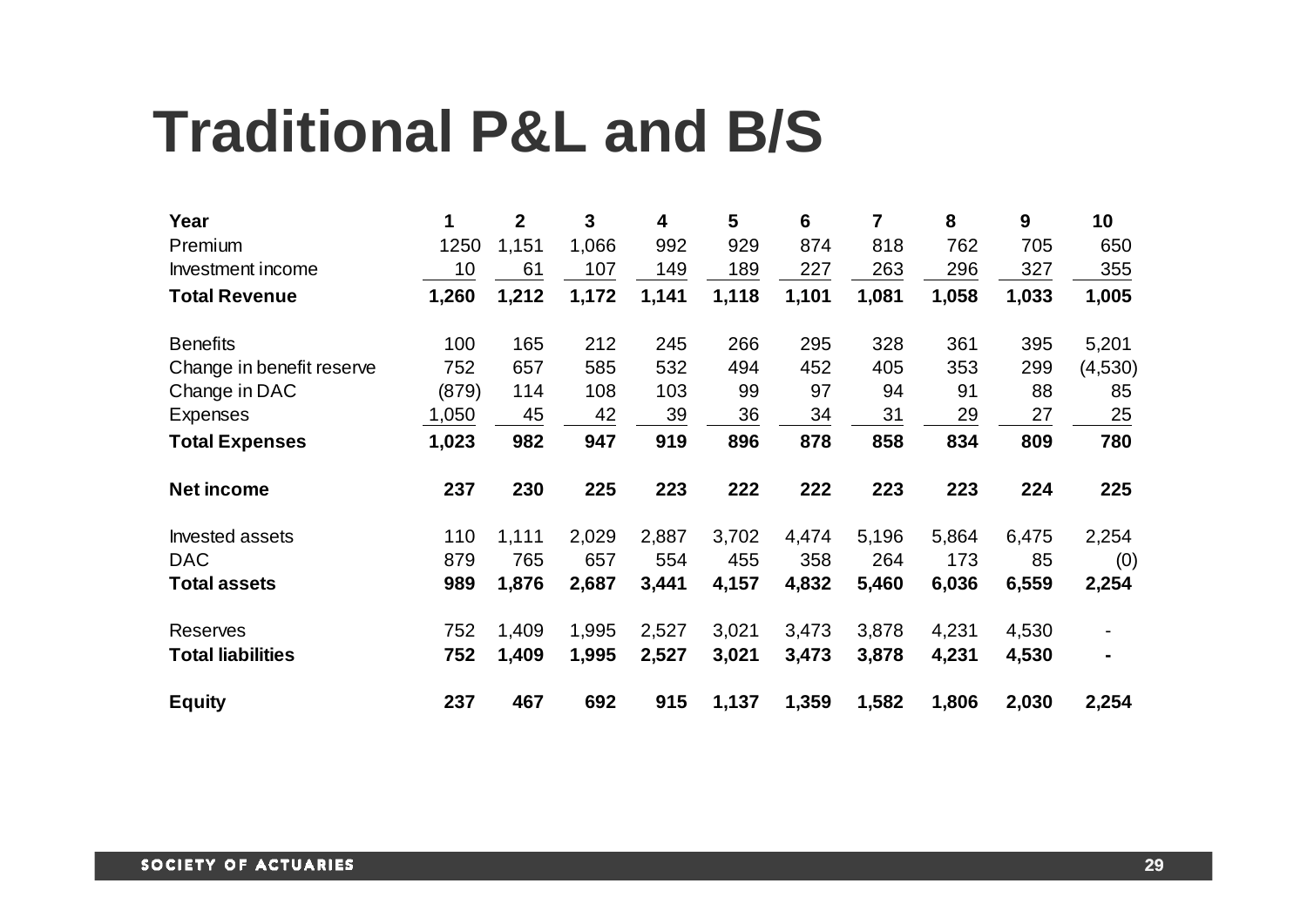## **New presentation – B/S or SOFP**

| <b>Existing GAAP</b>           |     |                  |              |       |                 |                |                |       |                |                          |
|--------------------------------|-----|------------------|--------------|-------|-----------------|----------------|----------------|-------|----------------|--------------------------|
| Year                           | 1   | $\overline{2}$   | $\mathbf{3}$ | 4     | 5               | $6\phantom{1}$ | $\overline{7}$ | 8     | 9              | 10                       |
| <b>Invested assets</b>         | 110 | 1,111            | 2,029        | 2,887 | 3,702           | 4,474          | 5,196          | 5,864 | 6,475          | 2,254                    |
| <b>DAC</b>                     | 879 | 765              | 657          | 554   | 455             | 358            | 264            | 173   | 85             | (0)                      |
| <b>Total assets</b>            | 989 | 1,876            | 2,687        | 3,441 | 4,157           | 4,832          | 5,460          | 6,036 | 6,559          | 2,254                    |
| <b>Reserves</b>                | 752 | 1,409            | 1,995        | 2,527 | 3,021           | 3,473          | 3,878          | 4,231 | 4,530          |                          |
| <b>Total liabilities</b>       | 752 | 1,409            | 1,995        | 2,527 | 3,021           | 3,473          | 3,878          | 4,231 | 4,530          |                          |
| <b>Equity</b>                  | 237 | 467              | 692          | 915   | 1,137           | 1,359          | 1,582          | 1,806 | 2,030          | 2,254                    |
| <b>New presentation</b>        |     |                  |              |       |                 |                |                |       |                |                          |
| Year                           | 1   | $\boldsymbol{2}$ | $\mathbf{3}$ | 4     | $5\phantom{.0}$ | $6\phantom{1}$ | $\overline{7}$ | 8     | 9              | 10                       |
| <b>Invested assets</b>         | 110 | 1,111            | 2,029        | 2,887 | 3,702           | 4,474          | 5,196          | 5,864 | 6,475          | 2,254                    |
| Insurance contract assets      | 726 |                  |              |       |                 |                |                |       |                |                          |
| <b>Total assets</b>            | 836 | 1,111            | 2,029        | 2,887 | 3,702           | 4,474          | 5,196          | 5,864 | 6,475          | 2,254                    |
| Insurance contract liabilities |     | 222              | 1,059        | 1,807 | 2,488           | 3,099          | 3,636          | 4,094 | 4,473          | $\overline{\phantom{0}}$ |
| <b>RM</b>                      | 264 | 222              | 181          | 143   | 105             | 70             | 39             | 15    | $\overline{0}$ | $\overline{0}$           |
| <b>CSM</b>                     | 459 | 412              | 364          | 315   | 265             | 214            | 162            | 109   | 55             | $\mathbf 0$              |
| <b>Total liabilities</b>       | 724 | 856              | 1,604        | 2,265 | 2,858           | 3,383          | 3,837          | 4,218 | 4,528          | $\mathbf 0$              |
| <b>Equity</b>                  | 112 | 255              | 425          | 622   | 844             | 1,091          | 1,359          | 1,646 | 1,946          | 2,254                    |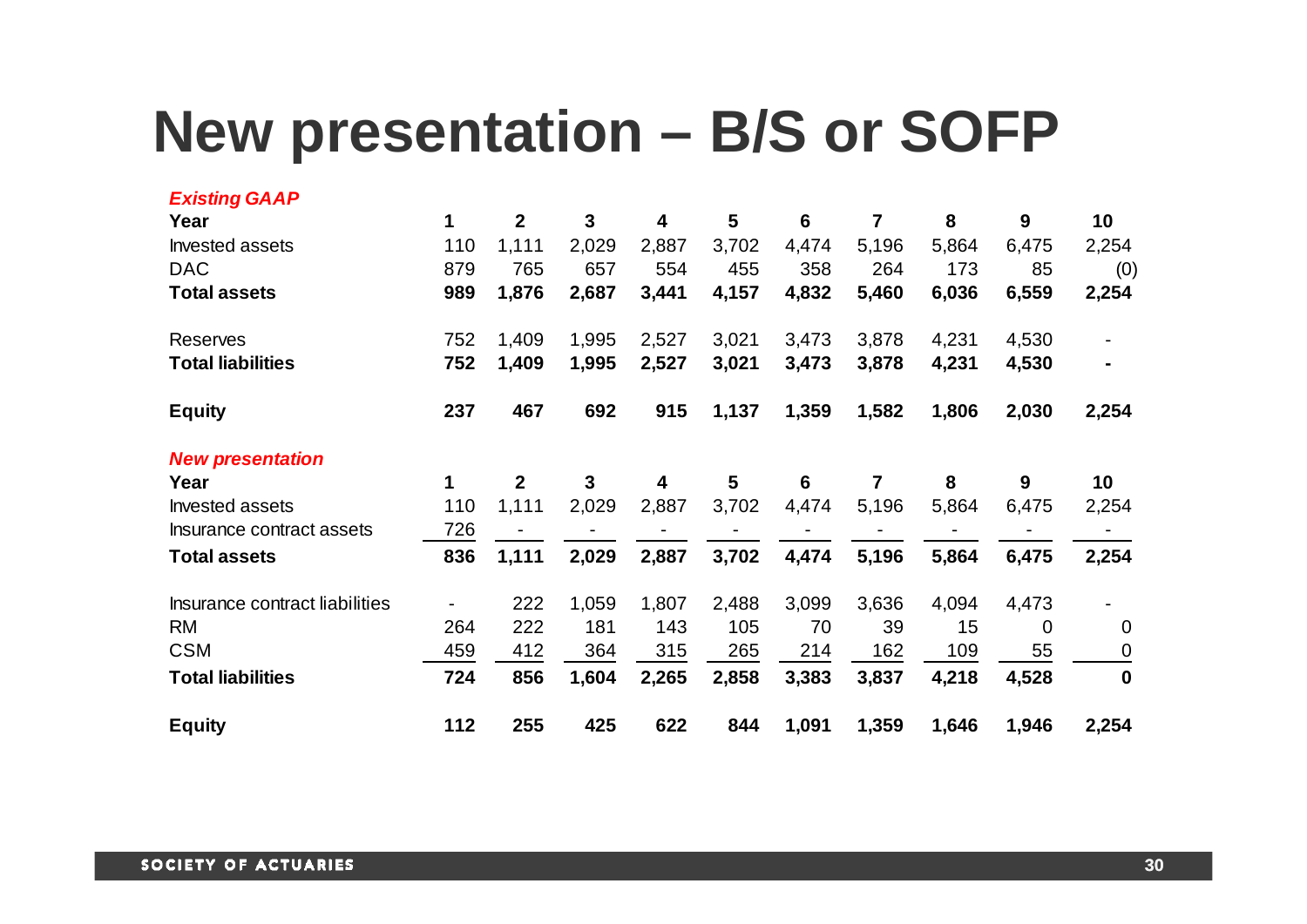## **New presentation – P&L or SOCI**

- **Premium is not used directly**
- **Only the portion of premium used for expected** benefits and expenses
- **Acquisition expenses are amortized in a manner** similar to the CSM but only for the purposes of the SOCI
	- The 1,000 acquisition costs are spread as follows:

| Year                                                |  |  |  | 1 2 3 4 5 6 7 8 9 10 |  |  |
|-----------------------------------------------------|--|--|--|----------------------|--|--|
| DAC Amortization 91 93 95 97 99 101 103 105 107 109 |  |  |  |                      |  |  |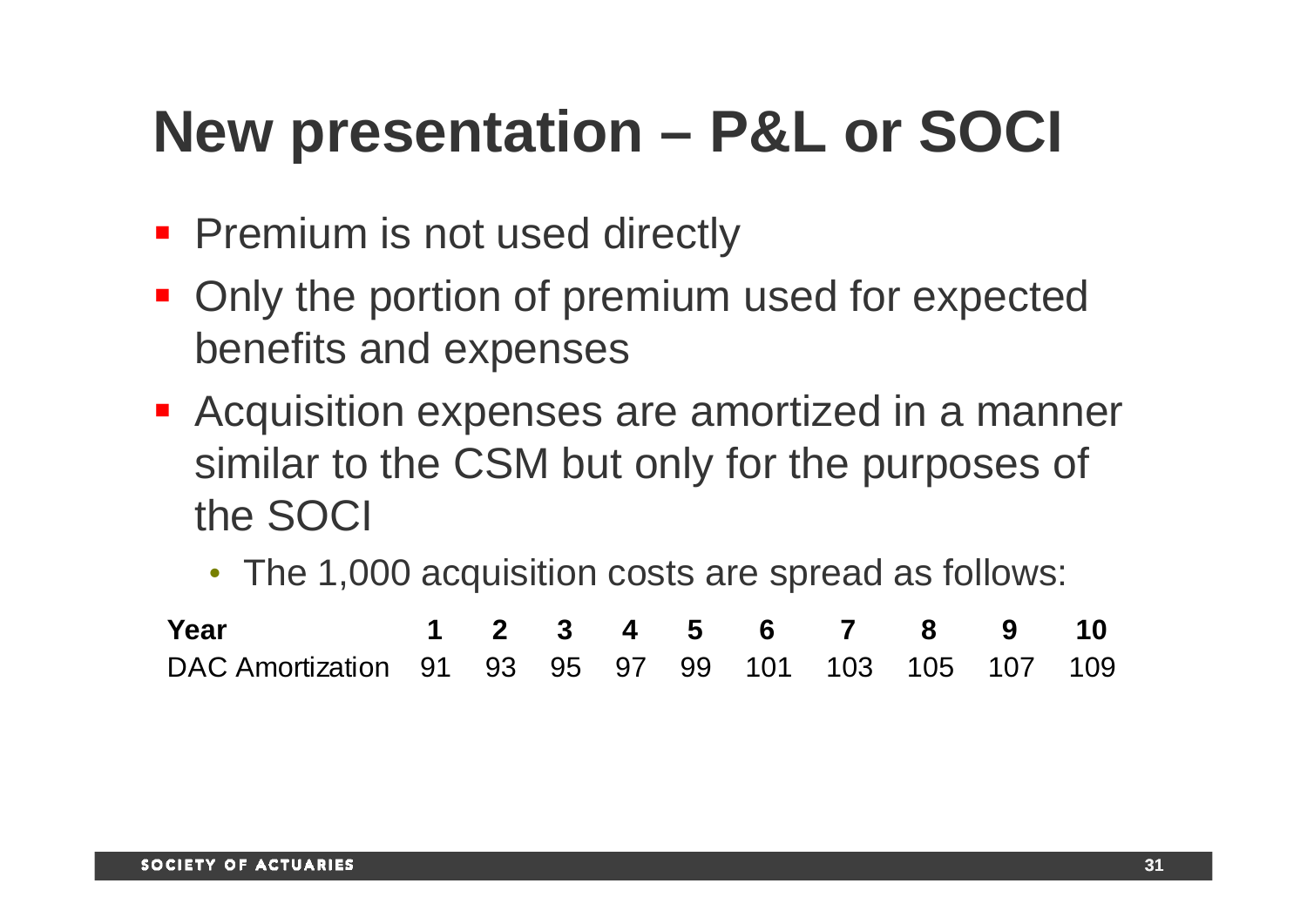## **New presentation – P&L or SOCI**

| <b>New presentation</b>                |     |                |     |     |     |     |     |     |     |       |
|----------------------------------------|-----|----------------|-----|-----|-----|-----|-----|-----|-----|-------|
| Year                                   | 1   | $\overline{2}$ | 3   | 4   | 5   | 6   | 7   | 8   | 9   | 10    |
| Change in CSM and RM (excl interest)   | 106 | 104            | 101 | 99  | 96  | 94  | 89  | 81  | 71  | 56    |
| <b>Expected Claims and Expense</b>     | 241 | 304            | 349 | 380 | 401 | 430 | 462 | 495 | 529 | 5,334 |
| <b>Revenue</b>                         | 348 | 408            | 450 | 479 | 497 | 524 | 551 | 577 | 600 | 5,391 |
| <b>Actual Claims and Maint Expense</b> | 241 | 304            | 349 | 380 | 401 | 430 | 462 | 495 | 529 | 5,334 |
| <b>Expenses</b>                        | 241 | 304            | 349 | 380 | 401 | 430 | 462 | 495 | 529 | 5,334 |
| <b>Underwriting Result</b>             | 106 | 104            | 101 | 99  | 96  | 94  | 89  | 81  | 71  | 56    |
| Investment Income                      | 10  | 61             | 107 | 149 | 189 | 227 | 263 | 296 | 327 | 355   |
| Interest expense                       | 4   | 22             | 38  | 51  | 63  | 74  | 83  | 91  | 98  | 103   |
| <b>Investment Profit</b>               | 6   | 39             | 69  | 98  | 126 | 153 | 180 | 205 | 229 | 252   |
| <b>Net Profit</b>                      | 112 | 142            | 170 | 197 | 222 | 247 | 268 | 286 | 300 | 308   |
| OCI                                    |     |                |     |     |     |     |     |     |     |       |
| <b>Comprehensive Profit</b>            | 112 | 142            | 170 | 197 | 222 | 247 | 268 | 286 | 300 | 308   |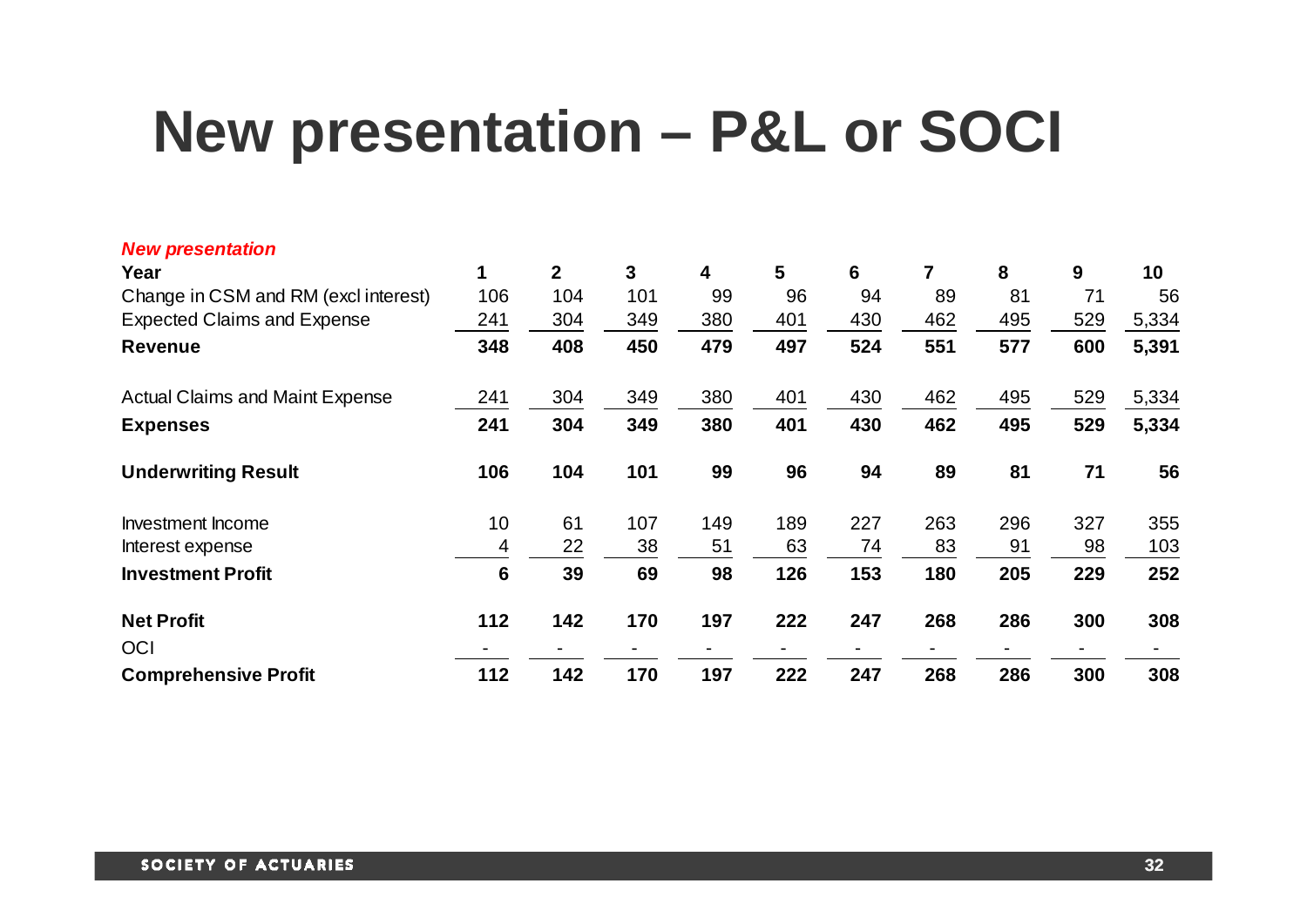## **Remove deposit elements**

- **Need to remove all deposit or "returnable"** amounts from the income statement ("SOCI")
- $\blacksquare$  Year 1: surrender value = 0
	- therefore no returnable amount within the death benefit
- Year 5: surrender value  $= 2,000$ 
	- therefore 20% of the death benefit needs to be removed from the SOCI
- All surrender benefits are removed as well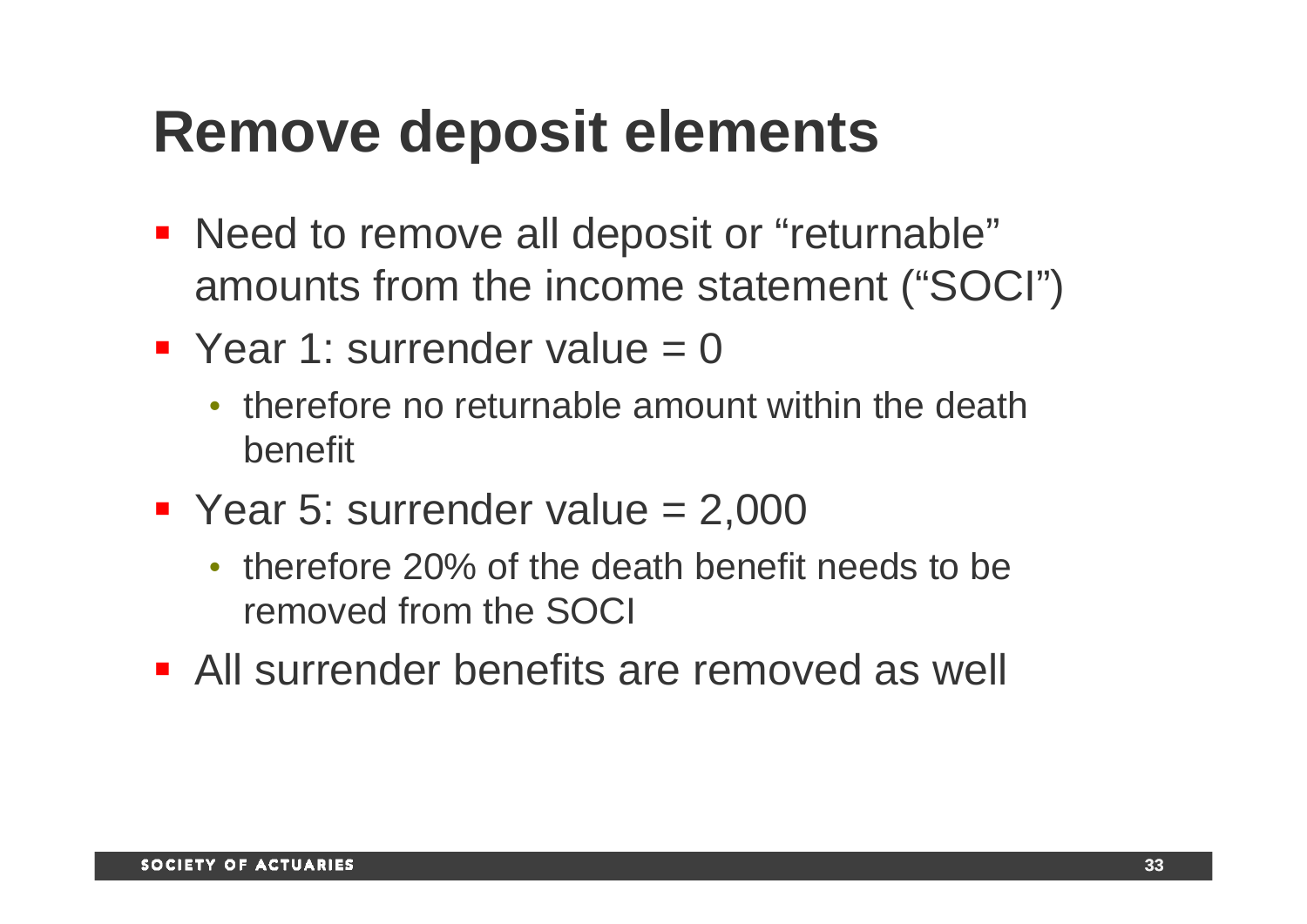## **Remove deposit elements**

| <b>Original</b>                        |     |                |     |     |                |     |                |     |     |                 |
|----------------------------------------|-----|----------------|-----|-----|----------------|-----|----------------|-----|-----|-----------------|
| Year                                   | 1   | $\mathbf{2}$   | 3   | 4   | $5\phantom{1}$ | 6   | $\overline{7}$ | 8   | 9   | 10 <sup>1</sup> |
| Change in CSM and RM (excl interest)   | 106 | 104            | 101 | 99  | 96             | 94  | 89             | 81  | 71  | 56              |
| <b>Expected Claims and Expense</b>     | 241 | 304            | 349 | 380 | 401            | 430 | 462            | 495 | 529 | 5,334           |
| <b>Revenue</b>                         | 348 | 408            | 450 | 479 | 497            | 524 | 551            | 577 | 600 | 5,391           |
| <b>Actual Claims and Maint Expense</b> | 241 | 304            | 349 | 380 | 401            | 430 | 462            | 495 | 529 | 5,334           |
| <b>Expenses</b>                        | 241 | 304            | 349 | 380 | 401            | 430 | 462            | 495 | 529 | 5,334           |
| <b>Underwriting Result</b>             | 106 | 104            | 101 | 99  | 96             | 94  | 89             | 81  | 71  | 56              |
| <b>Remove deposit elements</b>         |     |                |     |     |                |     |                |     |     |                 |
| Year                                   | 1   | $\overline{2}$ | 3   | 4   | 5              | 6   | $\overline{7}$ | 8   | 9   | 10              |
| Change in CSM and RM (excl interest)   | 106 | 104            | 101 | 99  | 96             | 94  | 89             | 81  | 71  | 56              |
| <b>Expected Claims and Expense</b>     | 241 | 270            | 290 | 304 | 313            | 318 | 304            | 271 | 218 | 134             |
| <b>Revenue</b>                         | 348 | 373            | 392 | 403 | 409            | 412 | 393            | 352 | 290 | 190             |
| <b>Actual Claims and Maint Expense</b> | 241 | 270            | 290 | 304 | 313            | 318 | 304            | 271 | 218 | 134             |
| <b>Expenses</b>                        | 241 | 270            | 290 | 304 | 313            | 318 | 304            | 271 | 218 | 134             |
| <b>Underwriting Result</b>             | 106 | 104            | 101 | 99  | 96             | 94  | 89             | 81  | 71  | 56              |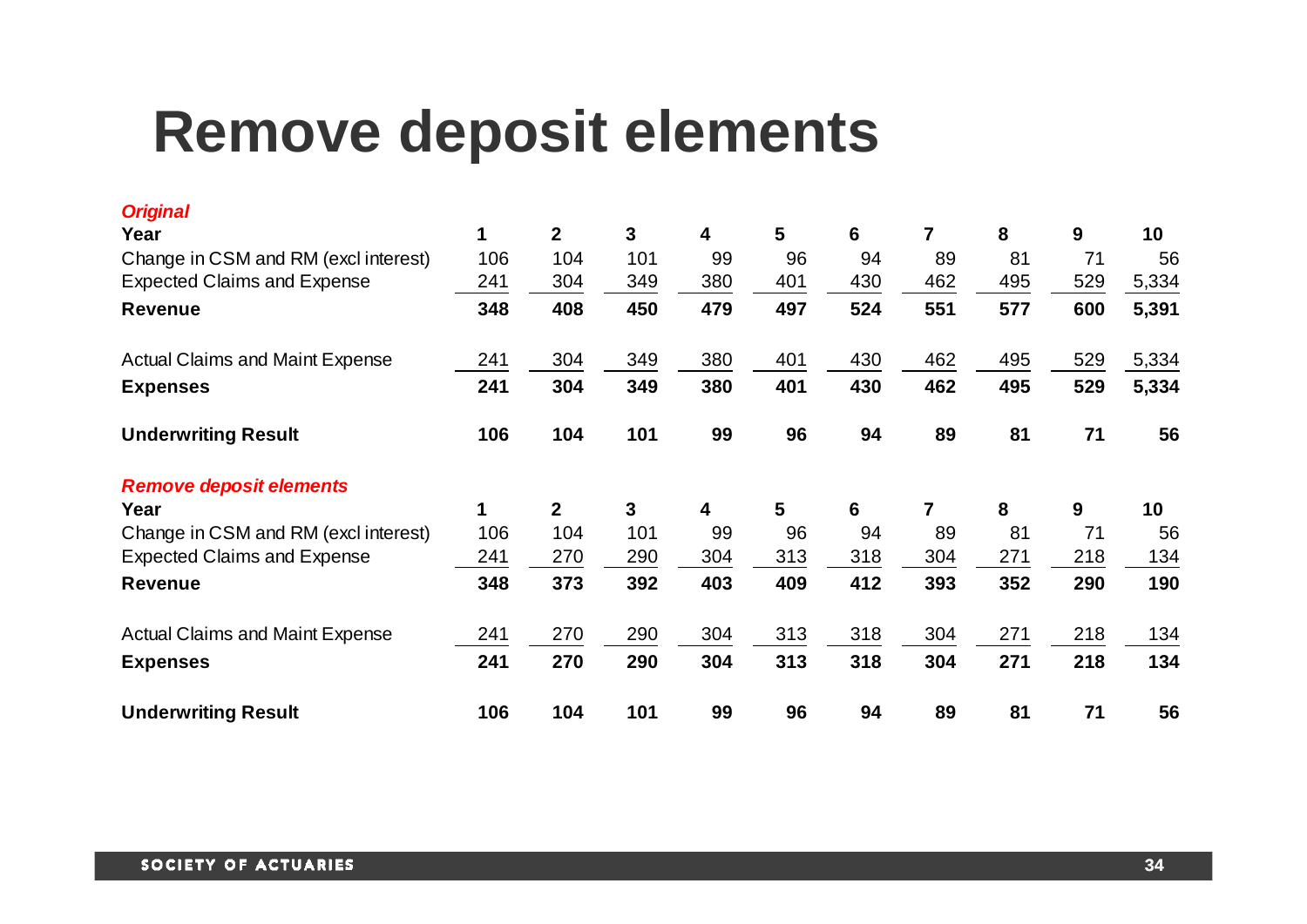## **OCI impact**

- $\mathcal{L}_{\mathcal{A}}$  Remove the impact of interest rate changes from the SOCI
- At the end of year 3, rates increase from 5%, 2% to 6%, 3%
- **Liability decreases from 1,059 to 829** 
	- •This amount hits the SOFP but is removed from the SOCI
	- • Following assumes assets are not affected (as if they were 1 year investments)
	- $\bullet$ For analysis on interaction see the most recent financial reporter
- **Interest rate change impacts on the Risk adjustment** varies on the nature of the risk adjustment calculation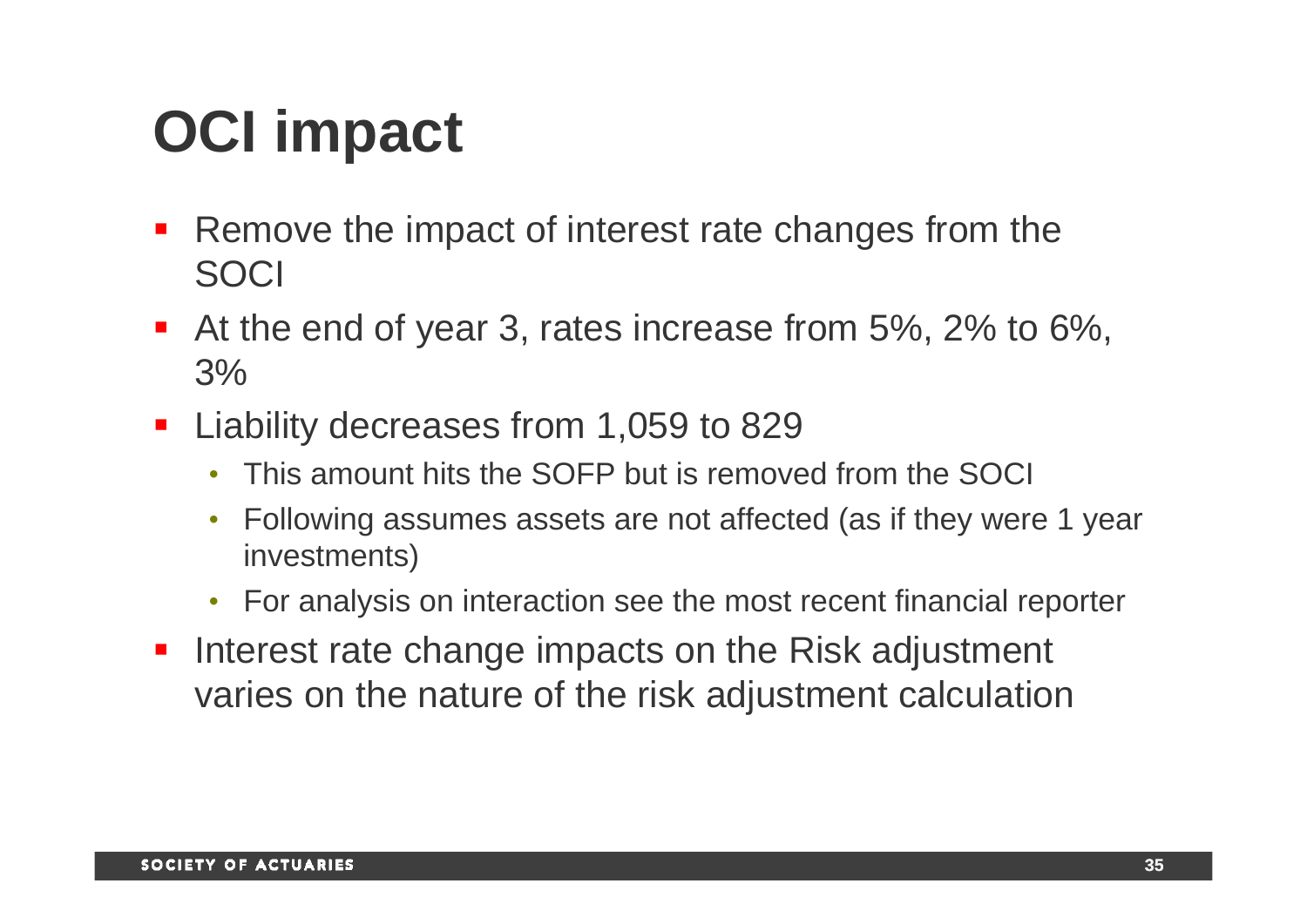## **OCI impact**

| <b>Before rate change</b>      |     |                |              |                         |                |       |                |       |             |              |
|--------------------------------|-----|----------------|--------------|-------------------------|----------------|-------|----------------|-------|-------------|--------------|
| Year                           | 1   | $\overline{2}$ | $\mathbf{3}$ | $\overline{\mathbf{4}}$ | $5\phantom{1}$ | 6     | 7              | 8     | 9           | 10           |
| <b>Net Profit</b>              | 112 | 142            | 170          | 197                     | 222            | 247   | 268            | 286   | 300         | 308          |
| OCI                            |     |                |              |                         |                |       |                |       |             | ۰.           |
| <b>Comprehensive Profit</b>    | 112 | 142            | 170          | 197                     | 222            | 247   | 268            | 286   | 300         | 308          |
| Insurance contract liabilities |     | 222            | 1,059        | 1,807                   | 2,488          | 3,099 | 3,636          | 4,094 | 4,473       | ۰            |
| <b>RM</b>                      | 264 | 222            | 181          | 143                     | 105            | 70    | 39             | 15    | 0           | $\mathbf{0}$ |
| <b>CSM</b>                     | 459 | 412            | 364          | 315                     | 265            | 214   | 162            | 109   | 55          | $\mathbf 0$  |
| <b>Total liabilities</b>       | 724 | 856            | 1,604        | 2,265                   | 2,858          | 3,383 | 3,837          | 4,218 | 4,528       | $\mathbf 0$  |
| <b>After rate change</b>       |     |                |              |                         |                |       |                |       |             |              |
| Year                           | 1   | $\mathbf{2}$   | 3            | 4                       | 5              | 6     | $\overline{7}$ | 8     | 9           | 10           |
| <b>Net Profit</b>              | 112 | 142            | 176          | 230                     | 265            | 299   | 330            | 358   | 382         | 399          |
| OCI                            |     |                | 229          | (13)                    | (21)           | (27)  | (34)           | (40)  | (45)        | (50)         |
| <b>Comprehensive Profit</b>    | 112 | 142            | 405          | 217                     | 244            | 272   | 296            | 318   | 337         | 350          |
| Insurance contract liabilities |     | 222            | 829          | 1,591                   | 2,292          | 2,931 | 3,501          | 4,000 | 4,424       | ۰            |
| <b>RM</b>                      | 264 | 222            | 176          | 139                     | 103            | 69    | 38             | 15    | $\mathbf 0$ | $\mathbf 0$  |
| <b>CSM</b>                     | 459 | 412            | 364          | 315                     | 265            | 214   | 162            | 109   | 55          | $\mathbf 0$  |
| <b>Total liabilities</b>       | 724 | 856            | 1,370        | 2,046                   | 2,661          | 3,214 | 3,702          | 4,123 | 4,479       | $\mathbf 0$  |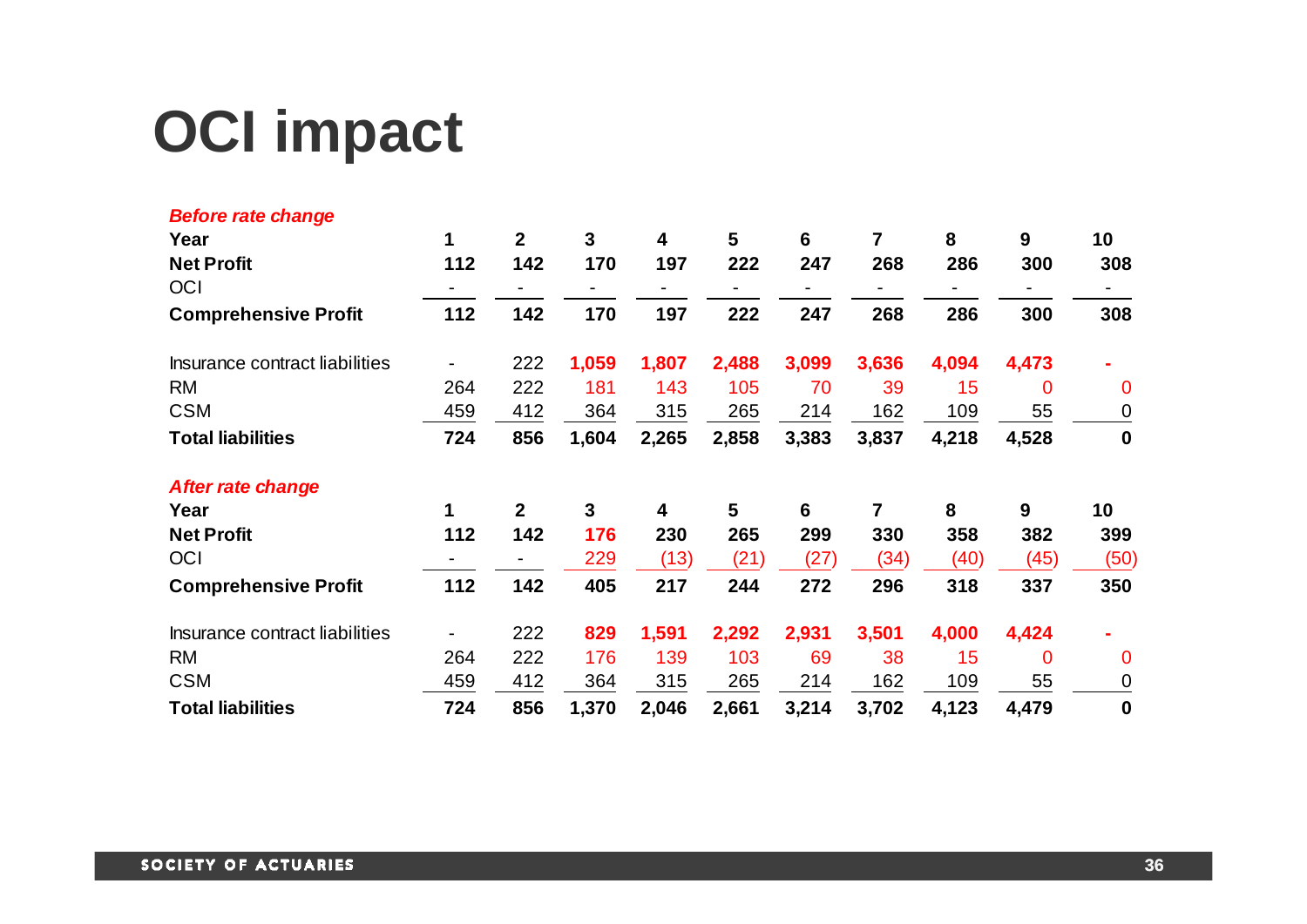# **Disclosures Disclosures**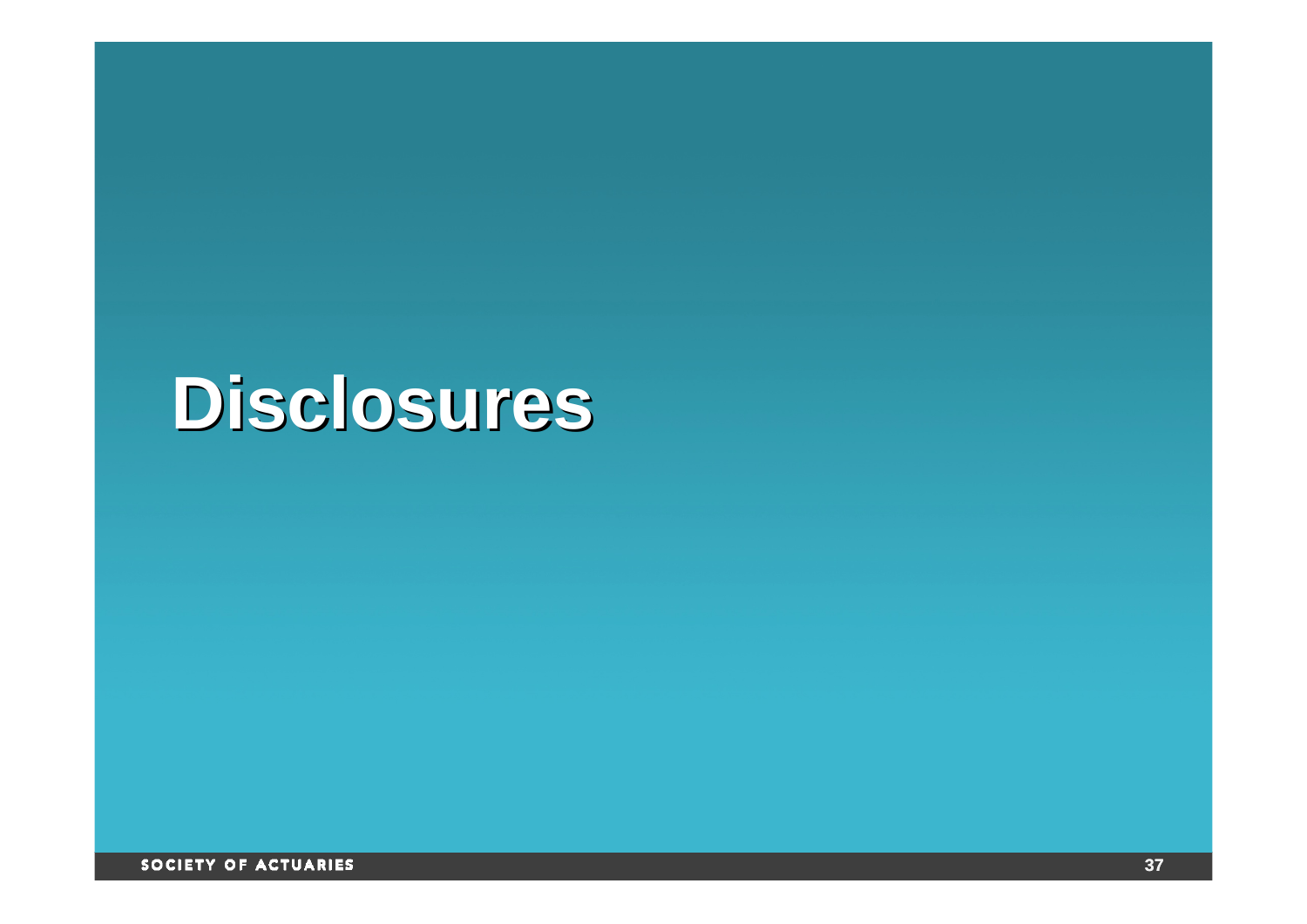## **Disclosures** Summary of requirements

| <b>Amounts</b> | Detailed roll forward schedules and reconciliations.<br>Reconciliation of sources of profit.<br><b>Contracts written in the period.</b><br>Relationship between interest and investment return. |  |
|----------------|-------------------------------------------------------------------------------------------------------------------------------------------------------------------------------------------------|--|
|                |                                                                                                                                                                                                 |  |

| <b>Significant judgements</b> | Processes to estimate inputs to methods.<br><b>Effect of changes in methods and inputs.</b><br>Confidence level for determining risk adjustment.<br>Yield curve(s) used to discount cash flows. |  |
|-------------------------------|-------------------------------------------------------------------------------------------------------------------------------------------------------------------------------------------------|--|
|-------------------------------|-------------------------------------------------------------------------------------------------------------------------------------------------------------------------------------------------|--|

| <b>Nature and extent</b><br>of risks | Nature and extent of risks.<br>Insurance risk on gross/net basis.<br>Concentrations of insurance risk and claims development.<br>Quantitative disclosures about non-insurance risks. |  |
|--------------------------------------|--------------------------------------------------------------------------------------------------------------------------------------------------------------------------------------|--|
|--------------------------------------|--------------------------------------------------------------------------------------------------------------------------------------------------------------------------------------|--|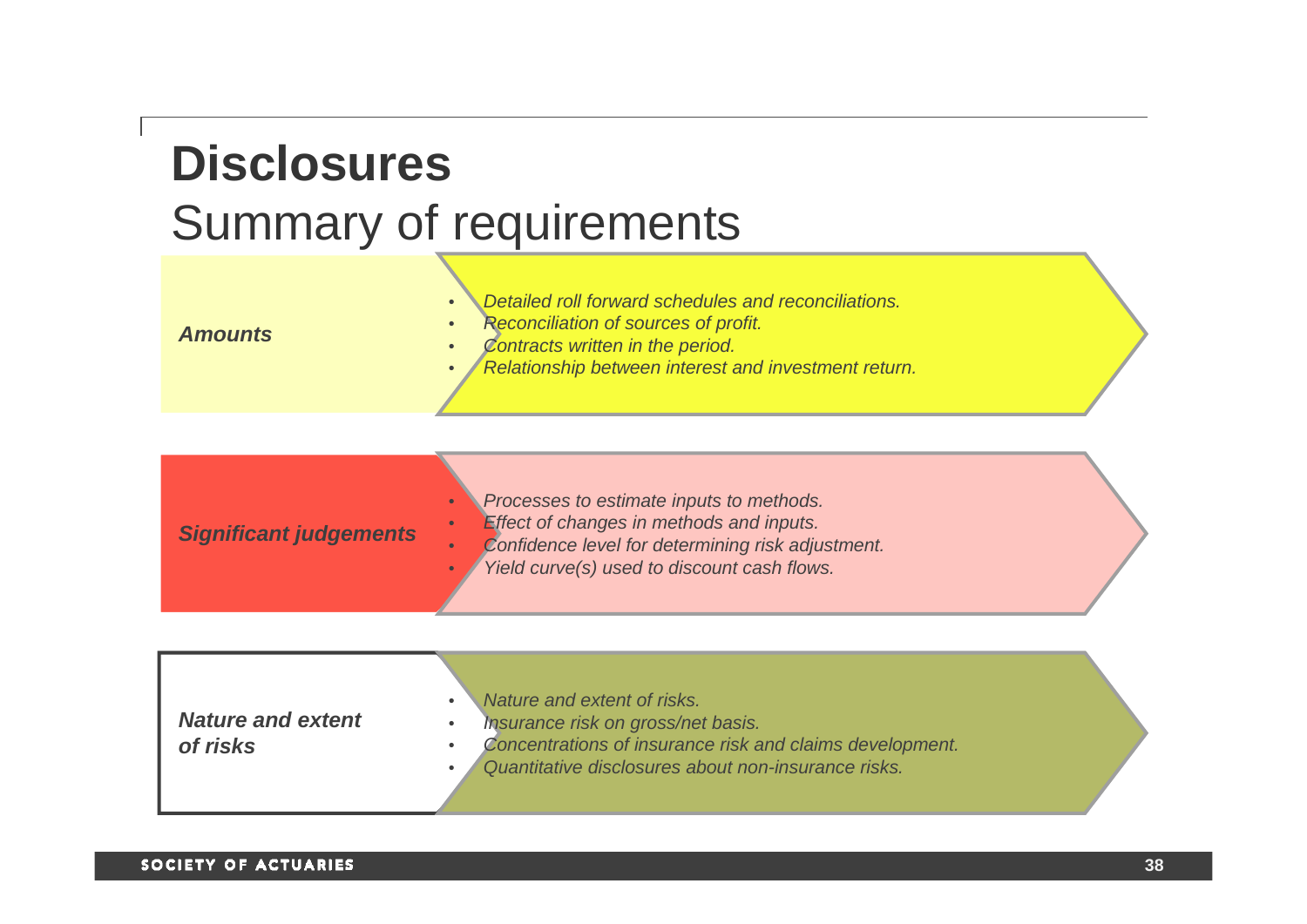## **Disclosures** Explanation of recognized amounts

#### **Reconciliation 1:**

An annual reconciliation of the liabilities and reinsurance movements from one period to the next. It should split out the carrying value of contracts that are in an asset position and those in a liability position.

The liabilities (reinsurance) position would be the sum of liabilities incurred over the period, liabilities outstanding and liability movement recognized in the P&L accounts

#### **Reconciliation 2:**

Capturing the movement of: •Expected present value of future cash flows

•Risk adjustments

•Contractual service margin

•Acquisition costs allocated to the period

This applies only to non-mirroring business



#### **Reconciliation 3:**

For each of the above reconciliations you should show:

•Premiums received and incurred

•Claim paid

•Changes or purchases of blocks of business •Other data feeding into P&L

SOCIETY OF ACTUARIES



**Reconciliation 2 (**Mirroring) Total amounts being allocated under this approach



**For all reconciliations separate out returns linked to interest rates assumed and investment returns earned**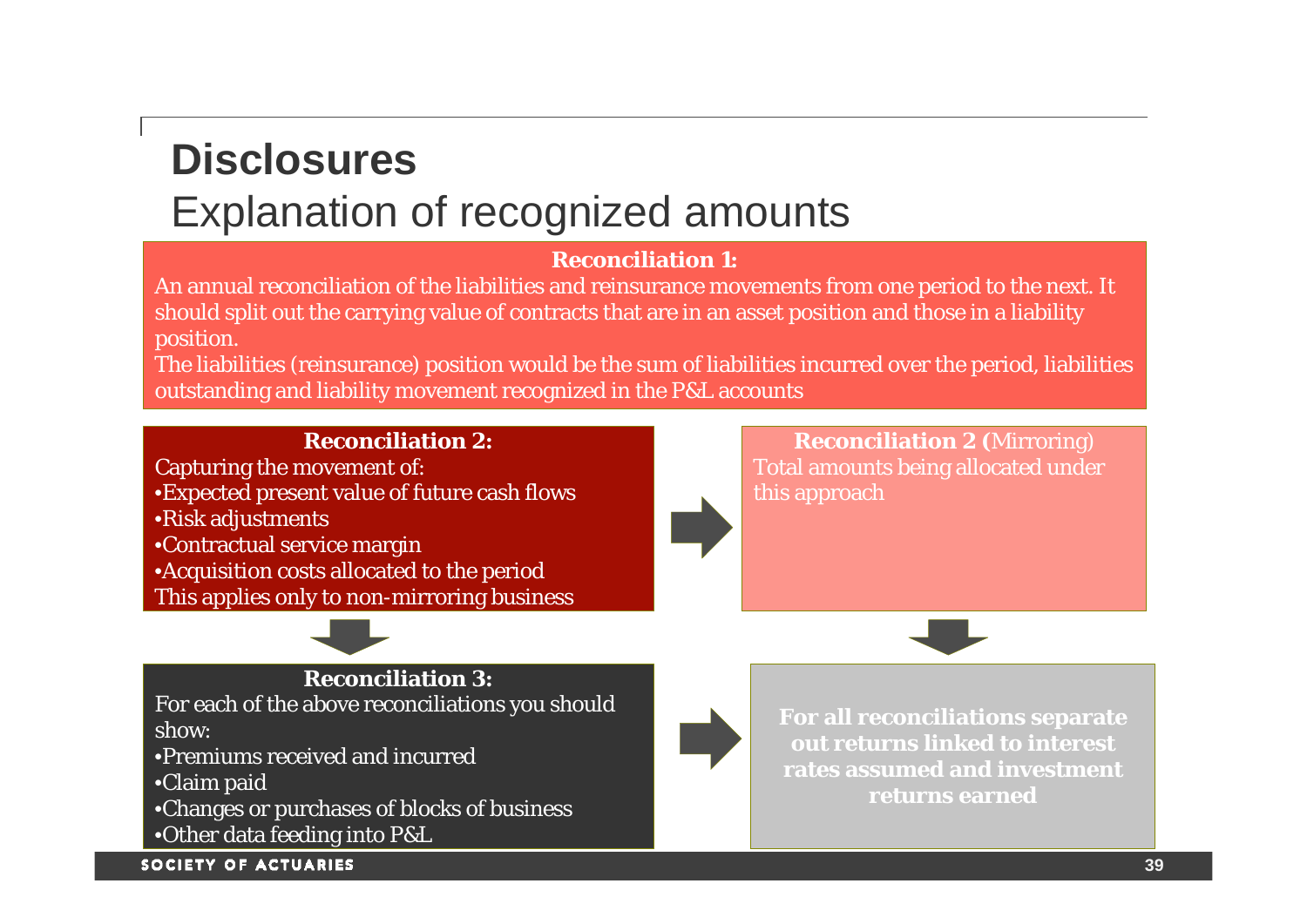## **Disclosures** Significant judgment

- T. The discloses should at a minimum capture detail on the methods and inputs used for calculating:
- $\bullet$ The Risk adjustment
- •Discount rates
- •The pattern of recognition for the CSM
- •Investment components that are not separated out
- •Any changes to the methods and assumptions
- •The yield curve / curves used to derive the liabilities